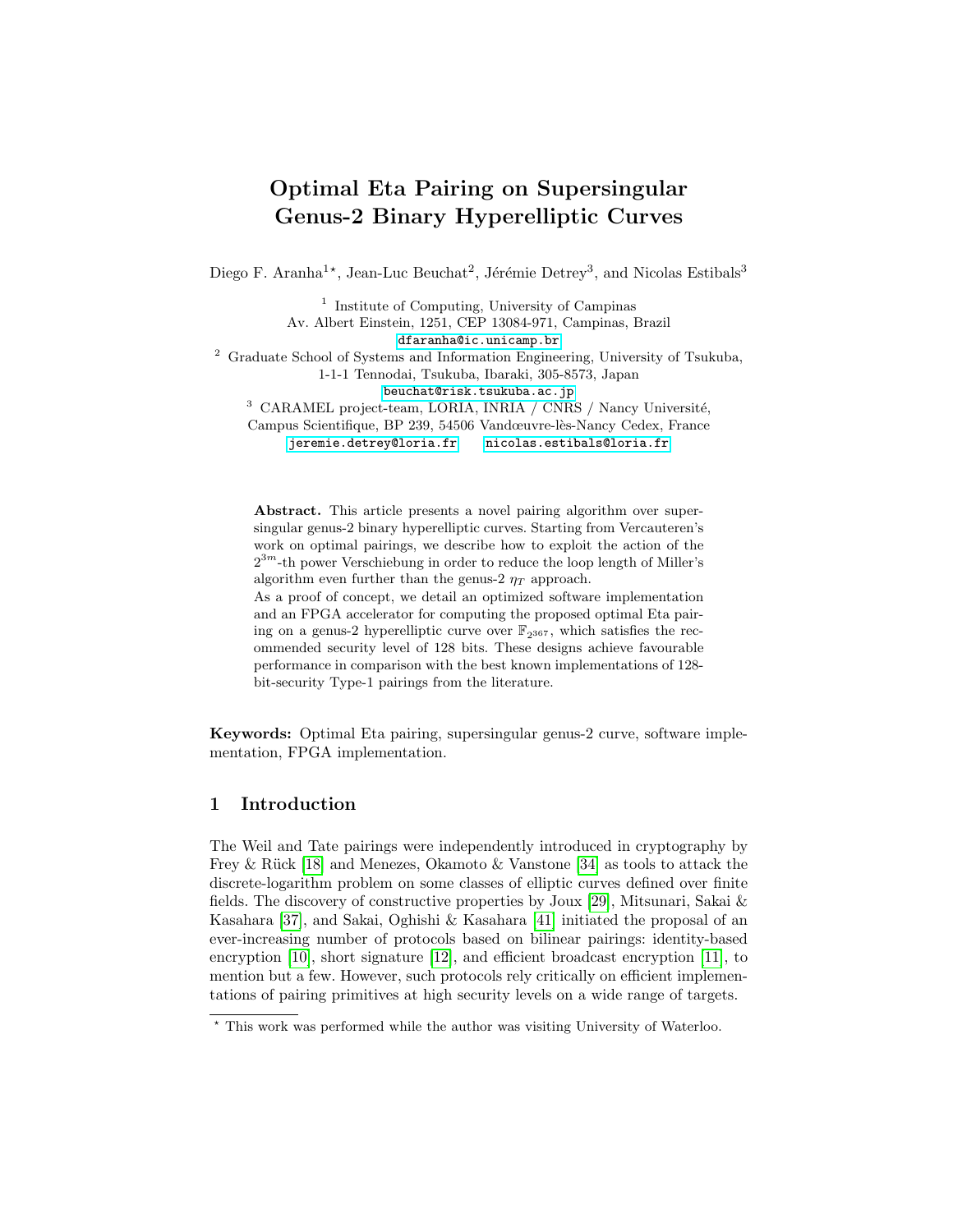### 2 D.F. Aranha et al.

Miller described the first iterative algorithm to compute the Weil and Tate pairings back in 1986 [\[35,](#page-17-4) [36\]](#page-17-5). The Tate pairing seems to be more suited to efficient implementations (see for instance [\[25,](#page-17-6) [30\]](#page-17-7)), and has therefore attracted a lot of interest from the research community. A large number of articles, culminating in the  $\eta_T$  pairing algorithm [\[5\]](#page-16-4), focused on shortening the loop of Miller's algorithm in the case of supersingular abelian varieties. The Ate pairing, introduced by Hess *et al.* [\[28\]](#page-17-8) for elliptic curves and by Granger *et al.* [\[24\]](#page-17-9) in the hyperelliptic case, generalizes the  $\eta_T$  approach to ordinary curves. Eventually, several variants of the Ate pairing aiming at reducing the loop length of Miller's algorithm have been proposed in 2008 [\[27,](#page-17-10) [31,](#page-17-11) [43\]](#page-17-12).

In this work, we target the AES-128 security level. When dealing with ordinary elliptic curves defined over a prime finite field  $\mathbb{F}_p$ , the family of curves introduced by Barreto & Naehrig (BN) [\[6\]](#page-16-5) is a nearly optimal choice for the 128 bit security level. Their embedding degree  $k = 12$  perfectly balances the security between the  $\ell$ -torsion and the group of  $\ell$ -th roots of unity, where  $\ell$  is a prime number dividing the cardinality of the curve  $\#E(\mathbb{F}_p)$ . The latest software implementation results on these curves by Aranha et al. report computation times below one millisecond on a single core of an Intel Core i7 processor [\[1\]](#page-15-0).

Supersingular curves over  $\mathbb{F}_{2^m}$  and  $\mathbb{F}_{3^m}$  are better suited to hardware implementation, and offer more efficient point doubling and tripling formulae than BN-curves. Moreover, supersingularity allows the use of a distortion map and thus provides Type-1 (or symmetric) pairings [\[19\]](#page-16-6), which cannot be obtained with ordinary curves. However, the embedding degree of a supersingular elliptic curve is always less than or equal to 6 [\[34\]](#page-17-0). As a consequence, the security on the curve is too high with respect to the security of the group of  $\ell$ -th roots of unity, and one has to consider curves defined over very large finite fields. Therefore, most of the hardware accelerators are struggling to achieve the AES-128 level of security (see for instance [\[9\]](#page-16-7) for a comprehensive bibliography). Software implementations at this security level have for instance been reported in [\[3,](#page-15-1) [8\]](#page-16-8). However, the computation of a pairing is at least 6 times faster on a BN curve [\[7\]](#page-16-9).

To mitigate the effect of the bounded embedded degree, Estibals proposed to consider supersingular elliptic curves over field extensions of moderatelycomposite degree [\[17\]](#page-16-10). Curves are then vulnerable to Weil descent attacks [\[22\]](#page-16-11), but a careful analysis allowed him to maintain the security above the 128-bit threshold. As a proof of concept, he designed a compact Field-Programmable Gate Array (FPGA) accelerator for computing the Tate pairing on a supersingular elliptic curve defined over  $\mathbb{F}_{3^{5\cdot 97}}$ . Even though he targeted his architecture to low-resource hardware, his timings are very close to those of software implementations of BN curves.

Yet another way to reduce the size of the base field of the Tate pairing in the supersingular case is to consider a genus-2 binary hyperelliptic curve with embedding degree  $k = 12$  [\[20,](#page-16-12) [40\]](#page-17-13), which is the solution investigated in this work. We indeed show that, thanks to a novel pairing algorithm, these curves can be actually made very effective in the context of software implementations and hardware accelerators for embedded systems.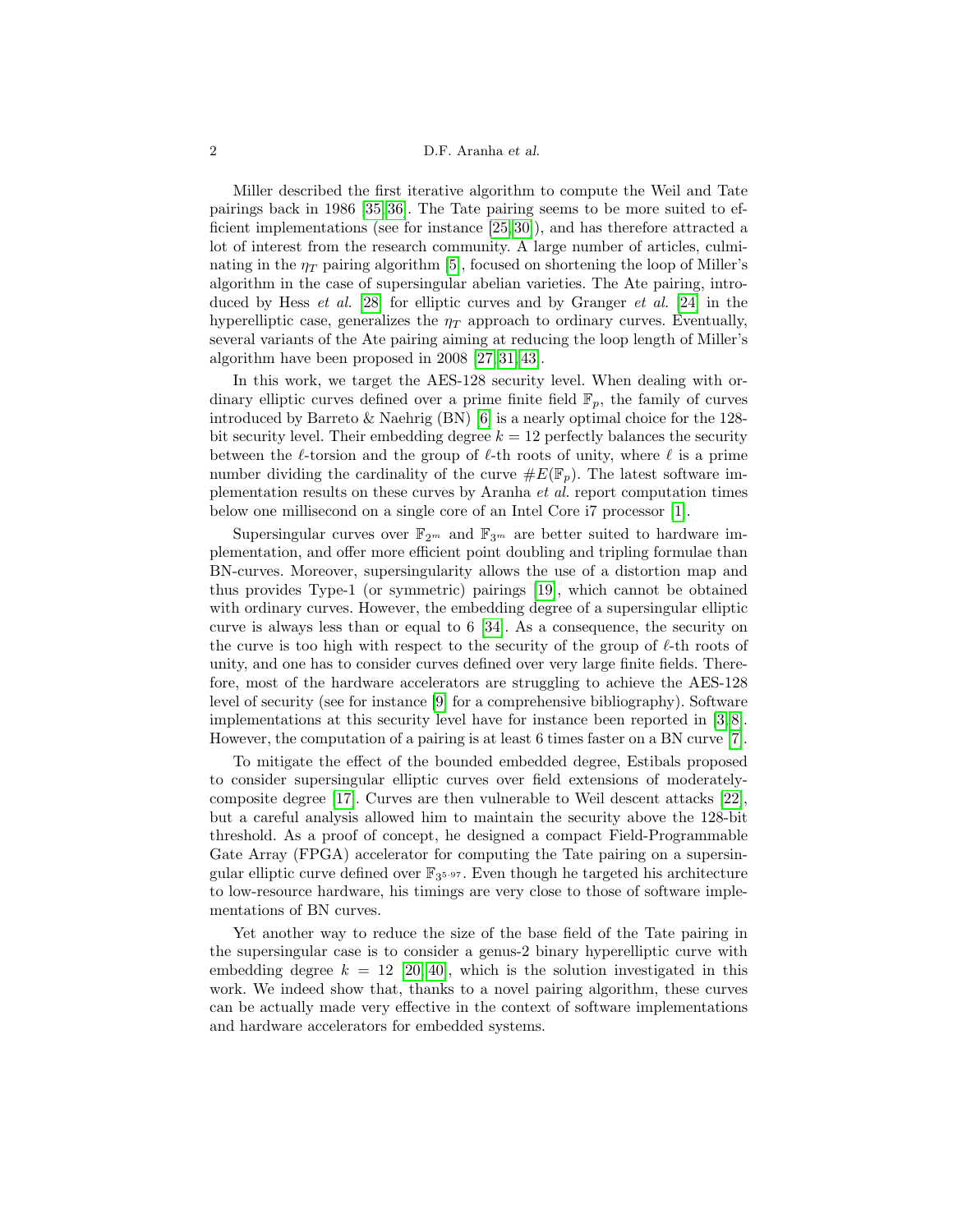This paper is organized as follows: after a general reminder on the hyperelliptic Tate pairing (Section [2\)](#page-2-0) and on the Eta pairing on in the case of those particular curves (Section [3\)](#page-4-0), we describe a novel optimal<sup>[1](#page-2-1)</sup> Eta pairing algorithm that further reduces the loop length of Miller's algorithm compared to the  $\eta_T$ approach [\[5\]](#page-16-4) (Section [4\)](#page-8-0). We then present an optimized software implementation (Section [5\)](#page-13-0) and a low-area FPGA accelerator (Section [6\)](#page-14-0) for the proposed pairing algorithm. We discuss our results and conclude in Section [7.](#page-14-1)

# <span id="page-2-0"></span>2 Background Material and Notations

In this section, we briefly recall a few definitions and results about hyperelliptic curves, and more precisely the Tate pairing on such curves. For more details, we refer the interested reader to [\[16,](#page-16-13) [24\]](#page-17-9).

### 2.1 Reminder on Hyperelliptic Curves

Let  $C$  be an imaginary nonsingular hyperelliptic curve of genus  $g$  defined over the finite field  $\mathbb{F}_q$ , where  $q = p^m$  and p is a prime, and whose affine part is given by the equation  $y^2 + h(x)y = f(x)$ , where f,  $h \in \mathbb{F}_q[x]$ ,  $\deg f = 2g + 1$ , and  $\deg h \leq q$ .

For any algebraic extension  $\mathbb{F}_{q^d}$  of  $\mathbb{F}_q$ , we define the set of  $\mathbb{F}_{q^d}$ -rational points of C as  $C(\mathbb{F}_{q^d}) = \{(x, y) \in \mathbb{F}_{q^d} \times \mathbb{F}_{q^d} \mid y^2 + h(x)y = f(x)\} \cup \{\mathbb{P}_{\infty}\},\$  where  $P_{\infty}$  is the point at infinity of the curve. For simplicity's sake, we also write  $C = C(\overline{\mathbb{F}}_q)$ . Additionally, denoting by  $\phi_q$  the q-th power Frobenius morphism  $\phi_q : C \to C$ ,  $(x, y) \mapsto (x^q, y^q)$ , and  $P_{\infty} \mapsto P_{\infty}$ , note that a point  $P \in C$  is  $\mathbb{F}_{q^d}$ -rational if and only if  $\phi_q^d(P) = P$ .

We then denote by  $Jac_C$  the Jacobian of C, which is an abelian variety of dimension g defined over  $\mathbb{F}_q$ , and whose elements are represented by the divisor class group of degree-0 divisors  $Pic_C^0 = Div_C^0 / \text{Princ}_C$ . In other words, two degree-0 divisors D and D' belong to the same equivalence class  $\overline{D} \in \text{Jac}_C$ if and only if there exists a non-zero rational function  $z \in \overline{\mathbb{F}}_q(C)^*$  such that  $D' = D + \text{div}(z)$ . Naturally extending the Frobenius map to divisors as  $\phi_q$ :  $\sum_{P \in C} n_P(P) \mapsto \sum_{P \in C} n_P(\phi_q(P))$ , we say that D is  $\mathbb{F}_{q^d}$ -rational if and only if  $\phi_q^d(D) = D.$ 

It can also be shown that any divisor class  $\overline{D} \in \text{Jac}_{\mathbb{C}}(\mathbb{F}_{q^d})$  can be uniquely represented by an  $\mathbb{F}_{q^d}$ -rational reduced divisor  $\rho(\overline{D}) = \sum_{i=1}^r (P_i) - r(P_{\infty}),$  with  $r \leq g, P_i \neq P_{\infty}$ , and  $P_i \neq -P_j$  for  $i \neq j$ , where the negative of a point  $P = (x, y)$ is given via the hyperelliptic involution by  $-P = (x, -y-h(x))$ . In the following, we also denote by  $\epsilon(\overline{D}) = \sum_{i=1}^r (P_i)$  the effective part of  $\rho(\overline{D})$ .

Using the Mumford representation, any non-zero  $\mathbb{F}_{q^d}$ -rational reduced divisor  $D = \rho(\overline{D})$  (and therefore any non-zero element of the Jacobian Jac<sub>C</sub>( $\mathbb{F}_{q^d}$ )) can be associated with a unique pair of polynomials  $[u(x), v(x)]$ , with  $u, v \in \mathbb{F}_{q^d}[x]$ 

<span id="page-2-1"></span> $1$  Here the "optimal" qualifier is to be understood more as a reference to Vercauteren's work [\[43\]](#page-17-12) than an actual claim of optimality.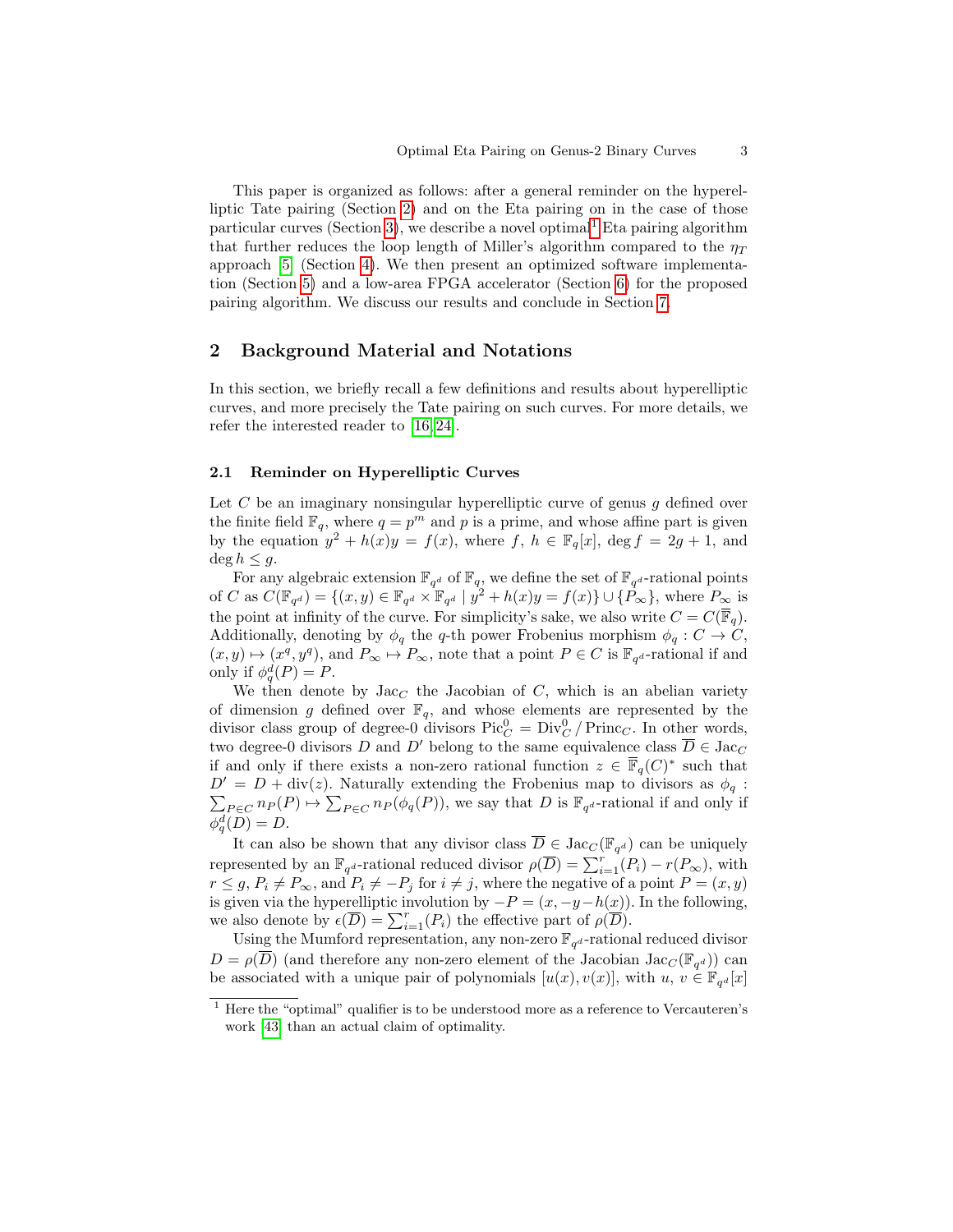and such that u is monic,  $deg(v) < deg(u) = r \leq g$ , and  $u \mid v^2 + vh - f$ . Furthermore, given two reduced divisors  $D_1$  and  $D_2$  in Mumford representation, Cantor's algorithm [\[13\]](#page-16-14) can be used to compute the Mumford representation of  $\rho(D_1 + D_2)$ , the reduced divisor corresponding to their sum on the Jacobian.

#### <span id="page-3-0"></span>2.2 Hyperelliptic Tate Pairing

Let  $\ell$  be a prime dividing  $\#\operatorname{Jac}_C(\mathbb{F}_q)$  and coprime to q. Let also k be the corresponding embedding degree, *i.e.*, the smallest integer such that  $\ell | q^k - 1$ . We denote by  $\text{Jac}_C(\mathbb{F}_{q^k})[\ell]$  the  $\mathbb{F}_{q^k}$ -rational  $\ell$ -torsion subgroup of  $\text{Jac}_C$ . The Tate pairing on C is then the well-defined, non-degenerate, and bilinear map

$$
\langle.,.\rangle_{\ell} : \mathrm{Jac}_C(\mathbb{F}_{q^k})[\ell] \times \mathrm{Jac}_C(\mathbb{F}_{q^k})/\ell \, \mathrm{Jac}_C(\mathbb{F}_{q^k}) \to \mathbb{F}_{q^k}^*/(\mathbb{F}_{q^k}^*)^{\ell},
$$

defined as  $\langle \overline{D}_1, \overline{D}_2 \rangle_\ell \equiv f_{\ell,D_1}(D_2)$ , where  $D_1$  and  $D_2$  represent the divisor classes  $\overline{D}_1$  and  $\overline{D}_2$ , respectively, with disjoint supports: supp $(D_1) \cap \text{supp}(D_2) = \emptyset$ . Moreover, for any integer n and any  $\mathbb{F}_{q^k}$ -rational divisor D, the notation  $f_{n,D}$ denotes the Miller function in  $\mathbb{F}_{q^k}(C)^*$  which is defined (up to a non-zero constant multiple) by its divisor such that  $\text{div}(f_{n,D}) = nD - [n]D$ , where  $[n]D = \rho(nD)$ . In the case of the Tate pairing, since  $\overline{D}_1 \in \text{Jac}_{\mathbb{C}}[\ell],$  we have  $[\ell]D_1 = 0$  and  $\operatorname{div}(f_{\ell,D_1}) = \ell D_1.$ 

So as to obtain a unique value for the Tate pairing, we also define the reduced Tate pairing as  $e: (\overline{D}_1, \overline{D}_2) \mapsto \langle \overline{D}_1, \overline{D}_2 \rangle_{\ell}^{(q^k-1)/\ell} \in \mu_{\ell}$ , with  $\mu_{\ell} \subseteq \mathbb{F}_{q^k}^*$  the subgroup of  $\ell$ -th roots of unity. Note that for any L such that  $\ell | L | q^k - 1$ , we also have  $e(\overline{D}_1, \overline{D}_2) = \langle \overline{D}_1, \overline{D}_2 \rangle_L^{(q^k-1)/L}$  $L^{(q-1)/L}$ .

Ensuring that there are no elements of order  $\ell^2$  in  $\text{Jac}_C(\mathbb{F}_{q^k})$ , we can also show that there is a natural isomorphism between the quotient  $\text{Jac}_C(\mathbb{F}_{q^k})/\ell \text{Jac}_C(\mathbb{F}_{q^k})$ and  $\text{Jac}_{C}(\mathbb{F}_{q^k})[\ell]$ . We can then identify these two groups, and define the Tate pairing on the domain  $\text{Jac}_C(\mathbb{F}_{q^k})[\ell] \times \text{Jac}_C(\mathbb{F}_{q^k})[\ell].$ 

The actual computation of the (reduced) Tate pairing is achieved thanks to Miller's algorithm [\[35,](#page-17-4) [36\]](#page-17-5), which is based on the observation that, for any integer n, n', and for any  $\mathbb{F}_{q^k}$ -rational divisor D, one can take the function  $f_{n+n',D} = f_{n,D} \cdot f_{n',D} \cdot g_{[n]D,[n']}$ , where  $g_{[n]D,[n']}$   $\in \mathbb{F}_{q^k}(C)^*$  is such that  $\text{div}(g_{[n]D,[n']D}) = [n]D + [n']D - [n+n']D.$  Note that the function  $g_{[n]D,[n']D}$  can be explicitly obtained from the computation of  $[n + n']D = \rho([n]D + [n']D)$  by Cantor's algorithm. See for instance [\[24,](#page-17-9) Algorithm 2] for more details. Therefore, computing  $f_{\ell,D_1}(D_2)$  is tantamount to computing  $[\ell]D_1$  on  $\text{Jac}_C(\mathbb{F}_{q^k})$  by means of any suitable scalar multiplication algorithm (e.g., addition chain or doubleand-add) while keeping track of the  $g_{[n]D_1,[n']D_1}$  functions given by Cantor's algorithm and evaluating them at the divisor  $D_2$ . Miller's algorithm, based on the double-and-add approach, thus has a complexity of  $\lfloor \log_2(\ell) \rfloor + \text{wg}(\ell) - 1$ iterations (*i.e.*, evaluations of such  $g_{[n]D_1,[n']D_1}$  functions), where  $\text{wg}(\ell)$  denotes the Hamming weight of  $\ell$ .

Finally, let  $u_{\infty}$  be an  $\mathbb{F}_q$ -rational uniformizer at  $P_{\infty}$  (*i.e.*, ord $P_{\infty}(u_{\infty}) = 1$ ). For any function  $z \in \overline{\mathbb{F}}_q(C)^*$ , we denote by  $\mathrm{lc}_{\infty}(z) = (u_{\infty}^{-\mathrm{ord}_{P_{\infty}}(z)} \cdot z)(P_{\infty})$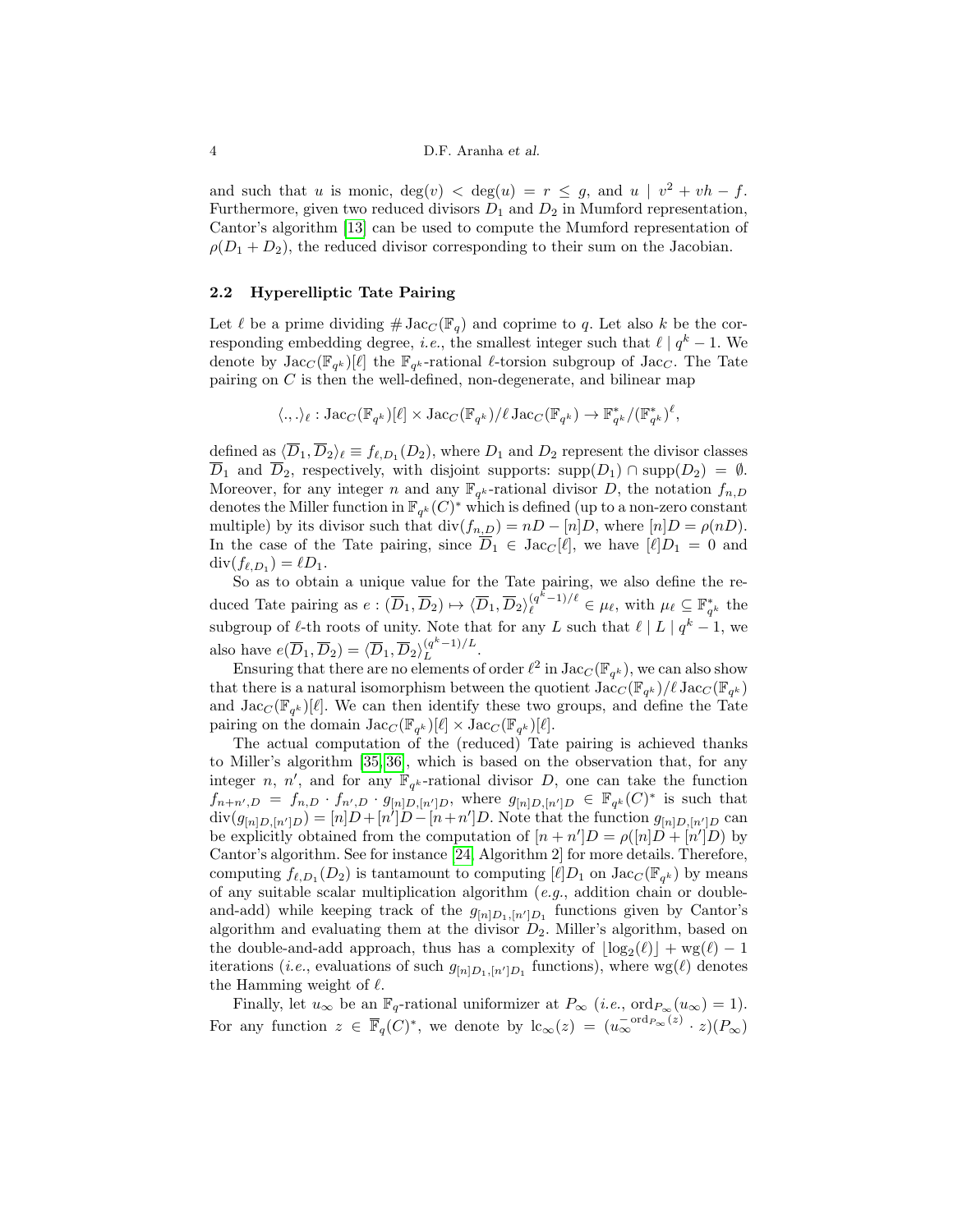the leading coefficient of z expressed as a Laurent series in  $u_{\infty}$ . Restricting the domain of the Tate pairing to  $D_1 \in \text{Jac}_{\mathbb{C}}(\mathbb{F}_q)[\ell],$  one can easily check that  $\mathrm{lc}_{\infty}(f_{\ell,D_1}) \in \mathbb{F}_q^*$  with  $D_1 = \rho(\overline{D}_1)$ . We can then apply [\[24,](#page-17-9) Lemma 1] to show that we can simply compute the Tate pairing as  $\langle \overline{D}_1, \overline{D}_2 \rangle_\ell = f_{\ell,D_1}(\epsilon(\overline{D}_2))$ , as long as supp $(D_1) \cap \text{supp}(\epsilon(\overline{D}_2)) = \emptyset$ . This last condition is ensured by taking  $\overline{D}_2 \in \text{Jac}_C(\overline{\mathbb{F}_{q^k}})[\ell] \setminus \text{Jac}_C(\overline{\mathbb{F}_{q}})[\ell].$ 

### <span id="page-4-0"></span>3 Eta Pairing on Supersingular Genus-2 Binary Curves

#### 3.1 Curve Definition and Basic Properties

In this work, we consider the family of supersingular genus-2 hyperelliptic curves defined over  $\mathbb{F}_2$  by the equation  $C_d$ :  $y^2 + y = x^5 + x^3 + d$ , where  $d \in \mathbb{F}_2$ . Because of their supersingularity, which provides them with a very efficient arithmetic, along with their embedding degree of 12, which is the highest among all supersingular genus-2 curves, these curves are a target of choice for implementing pairingbased cryptography. They have therefore already been studied in this context in several articles [\[5,](#page-16-4) [14,](#page-16-15) [20,](#page-16-12) [32,](#page-17-14) [39,](#page-17-15) [40\]](#page-17-13).

For  $m$  a positive integer coprime to 6, the cardinality  $L$  of the Jacobian of  $C_d$  over  $\mathbb{F}_{2^m}$  is  $L = \# \operatorname{Jac}_{C_d}(\mathbb{F}_{2^m}) = 2^{2m} + \delta 2^{(3m+1)/2} + 2^m + \delta 2^{(m+1)/2} + 1$ , where the value of  $\delta$  is

$$
\delta = \begin{cases}\n(-1)^d & \text{when } m \equiv 1, 7, 17, \text{ or } 23 \pmod{24}, \text{ and} \\
-(-1)^d & \text{when } m \equiv 5, 11, 13, \text{ or } 19 \pmod{24}.\n\end{cases}
$$

The embedding degree of  $C_d$  is  $k = 12$ , and  $\# \operatorname{Jac}_{C_d}(\mathbb{F}_{2^m}) \mid 2^{12m} - 1$ . The Tate pairing and its variants will then map into the degree-12 extension  $\mathbb{F}_{2^{12m}}$ , which we represent as the tower field  $\mathbb{F}_{2^{12m}} \cong \mathbb{F}_{2^m}[\tau, s_{\tau,0}]$  where  $\tau \in \mathbb{F}_{2^6}$  is such that  $\tau^6 + \tau^5 + \tau^3 + \tau^2 + 1 = 0$ , and  $s_{\tau,0} \in \mathbb{F}_{2^{12}}$  is such that  $s_{\tau,0}^2 + s_{\tau,0} + \tau^5 + \tau^3 = 0$ .

#### <span id="page-4-1"></span>3.2 Distortion Maps

Since  $C_d$  is supersingular, it has non-trivial distortion maps [\[21,](#page-16-16) [44\]](#page-17-16) embedding  $\text{Jac}_{C_d}(\mathbb{F}_{2^m})$  into distinct subgroups of  $\text{Jac}_{C_d}(\mathbb{F}_{2^{12m}})$ . Such a distortion map will then allow us to construct Type-1 pairings [\[19\]](#page-16-6), such as the modified Tate pairing described in the next section. An exhaustive study of the distortion maps of  $\text{Jac}_{C_d}$  is given by Galbraith *et al.* in [\[21\]](#page-16-16), of which we now recall the key results.

From [\[21,](#page-16-16) Sec. 8], the automorphisms of  $C_d$  are of the form

$$
\sigma_{\omega} : (x, y) \mapsto (x + \omega, y + s_{\omega,2}x^2 + s_{\omega,1}x + s_{\omega,0}),
$$

where  $\omega$  is a root of the polynomial  $x^{16} + x^8 + x^2 + x$ ,  $s_{\omega,2} = \omega^8 + \omega^4 + \omega$ ,  $s_{\omega,1} = \omega^4 + \omega^2$ , and  $s_{\omega,0}$  is a root of  $y^2 + y + \omega^5 + \omega^3$ .

Considering  $\tau$  as above, we also define  $\theta = \tau^4 + \tau^2 + \tau$  and  $\xi = \tau^4 + \tau^2$ . One easily checks that  $\tau$ ,  $\theta$ , and  $\xi$  are all roots of  $x^{16} + x^8 + x^2 + x$ . Let us now take  $s_{\tau,0}$  as above, along with  $s_{\theta,0} = s_{\tau,0} + \tau^5 + \tau^2 + \tau + 1$  and  $s_{\xi,0} = \tau^4 + \tau^2$ . Verifying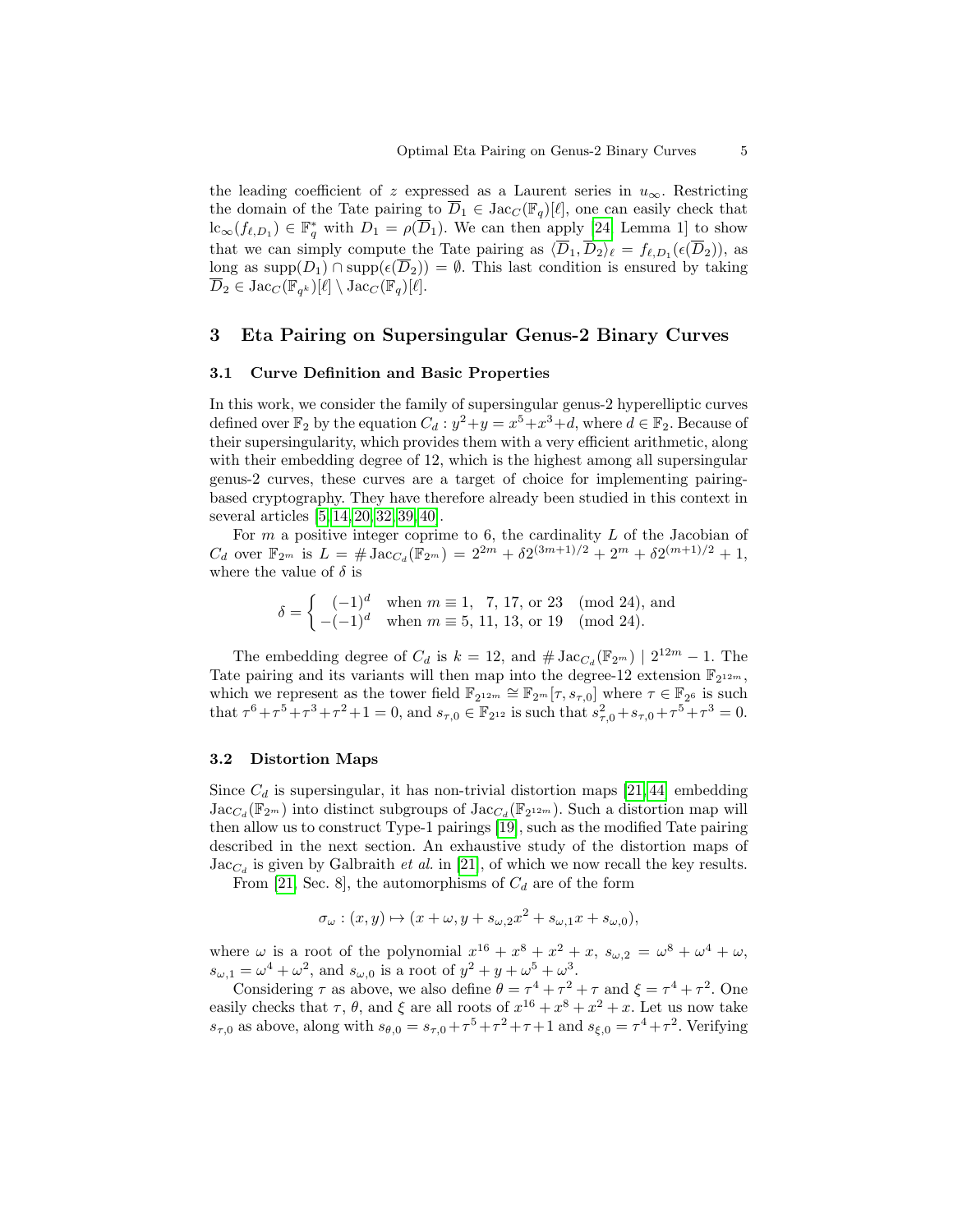that  $s_{\omega,0}^2 + s_{\omega,0} + \omega^5 + \omega^3 = 0$  holds for all  $\omega \in {\tau, \theta, \xi}$ , we can now define the three corresponding automorphisms of  $C_d$ , namely  $\sigma_{\tau}$ ,  $\sigma_{\theta}$ , and  $\sigma_{\xi}$ , along with their natural extension to its Jacobian  $\text{Jac}_{C_d}$ .

From [\[21,](#page-16-16) Prop. 8.1], all possible distortion maps can be found in  $\mathbb{Z}[\phi_{2^m}, \sigma_{\tau}, \sigma_{\theta}]$ , where  $\phi_{2^m}$  is the 2<sup>m</sup>-th power Frobenius map. Furthermore,  $\mathbb{Q}[\phi_{2^m}, \sigma_{\tau}, \sigma_{\theta}]$  is a 16-dimensional vector space with the direct sum decomposition

$$
\mathbb{Q}[\phi_{2^m}, \sigma_{\tau}, \sigma_{\theta}] = \mathbb{Q}(\phi_{2^m}) \oplus \sigma_{\tau} \mathbb{Q}(\phi_{2^m}) \oplus \sigma_{\theta} \mathbb{Q}(\phi_{2^m}) \oplus \sigma_{\xi} \mathbb{Q}(\phi_{2^m}).
$$

In other words, the four endomorphisms of Jac<sub>C<sub>d</sub></sub> 1,  $\sigma_{\tau}$ ,  $\sigma_{\theta}$ , and  $\sigma_{\xi}$  are linearly independent over  $\mathbb{Q}(\phi_{2^m})$ , and any distortion map can be expressed as a  $\mathbb{Q}(\phi_{2^m})$ linear combination of these endomorphisms.

Finally, a tedious computation—which, fortunately, can easily be checked using any computer algebra system—gives the three following equalities over  $\text{End}(\text{Jac}_{C_d})$ :

$$
\phi_{2^m} \sigma_{\tau} \phi_{2^m}^{-1} = [2^m] \sigma_{\tau} \phi_{2^m}^{-2} + [\epsilon 2^{2m}] \sigma_{\theta} \phi_{2^m}^{-4}, \phi_{2^m} \sigma_{\theta} \phi_{2^m}^{-1} = [-2^{3m}] \sigma_{\theta} \phi_{2^m}^{-6}, \text{ and} \phi_{2^m} \sigma_{\xi} \phi_{2^m}^{-1} = [2^{4m}] \sigma_{\xi} \phi_{2^m}^{-8} + [\epsilon 2^{5m}] \phi_{2^m}^{-10},
$$

where  $\epsilon = (-1)^e$  and  $e = 0$  when  $m \equiv 1$  or 11 (mod 12), and 1 otherwise.

### 3.3 Modified Tate Pairing on  $C_d$

Let  $\ell$  be a large (odd) prime dividing  $L = # \operatorname{Jac}_{C_d}(\mathbb{F}_{2^m})$ . After ensuring that there are no points of order  $\ell^2$  in  $\text{Jac}_{C_d}(\mathbb{F}_{2^{12m}})$ , we can restrict the domain of the Tate pairing to  $\text{Jac}_{C_d}(\mathbb{F}_{2^m})[\ell] \times \text{Jac}_{C_d}(\mathbb{F}_{2^{12m}})[\ell]$ , as detailed in Section [2.2.](#page-3-0) Using a non-trivial distortion map  $\psi$  which maps  $\text{Jac}_{C_d}(\mathbb{F}_{2^m})[\ell]$  to a subgroup  $\psi(\operatorname{Jac}_{C_d}(\mathbb{F}_{2^m})[\ell]) \subset \operatorname{Jac}_{C_d}(\mathbb{F}_{2^{12m}})[\ell]$  such that  $\operatorname{Jac}_{C_d}(\mathbb{F}_{2^m})[\ell] \cap \psi(\operatorname{Jac}_{C_d}(\mathbb{F}_{2^m})[\ell]) =$  $\{\overline{0}\}$ , we can then define the reduced modified Tate pairing as the non-degenerate, bilinear map

$$
\begin{array}{cccc}\n\hat{e} & \colon & \text{Jac}_{C_d}(\mathbb{F}_{2^m})[\ell] \times \text{Jac}_{C_d}(\mathbb{F}_{2^m})[\ell] & \longrightarrow & \mu_{\ell} \subseteq \mathbb{F}_{2^{12m}}^* \\
 & & \quad (\overline{D}_1 & , & \overline{D}_2 & ) & \longmapsto & \langle \overline{D}_1, \psi(\overline{D}_2) \rangle_{\ell}^{(2^{12m}-1)/\ell} \\
 & & & \quad = \langle \overline{D}_1, \psi(\overline{D}_2) \rangle_{L}^{(2^{12m}-1)/L},\n\end{array}
$$

where  $\langle \overline{D}_1, \psi(\overline{D}_2) \rangle_L = f_{L,D_1}(\epsilon(\psi(D_2))),$  the divisor classes  $\overline{D}_1$  and  $\overline{D}_2$  being represented by the  $\mathbb{F}_{2^m}$ -rational reduced divisors  $D_1 = \rho(\overline{D}_1)$  and  $D_2 = \rho(\overline{D}_2)$ . As long as  $\overline{D}_1$  and  $\overline{D}_2$  are not both trivial, the distortion map  $\psi$  ensures that the affine supports of  $D_1$  and  $\psi(D_2)$  are disjoint.

At this stage, we have to point out that, in this case, the  $g_{[n]D_1,[n']D_1}$  functions required by Miller's algorithm in the computation of the Tate pairing can be simplified. Indeed, from Cantor's algorithm, most of these functions involve vertical lines, which all pass through multiples of the  $\mathbb{F}_{2^m}$ -rational reduced divisor  $D_1$ , meaning that their equations will also be  $\mathbb{F}_{2m}$ -rational. Furthermore, noticing that the x-coordinate of  $\psi(P)$  is always in  $\mathbb{F}_{2^{6m}}$  when P is  $\mathbb{F}_{2^m}$ - or  $\mathbb{F}_{2^{2m}}$ rational, we can conclude that the evaluation of those vertical lines at  $\epsilon(\psi(D_2))$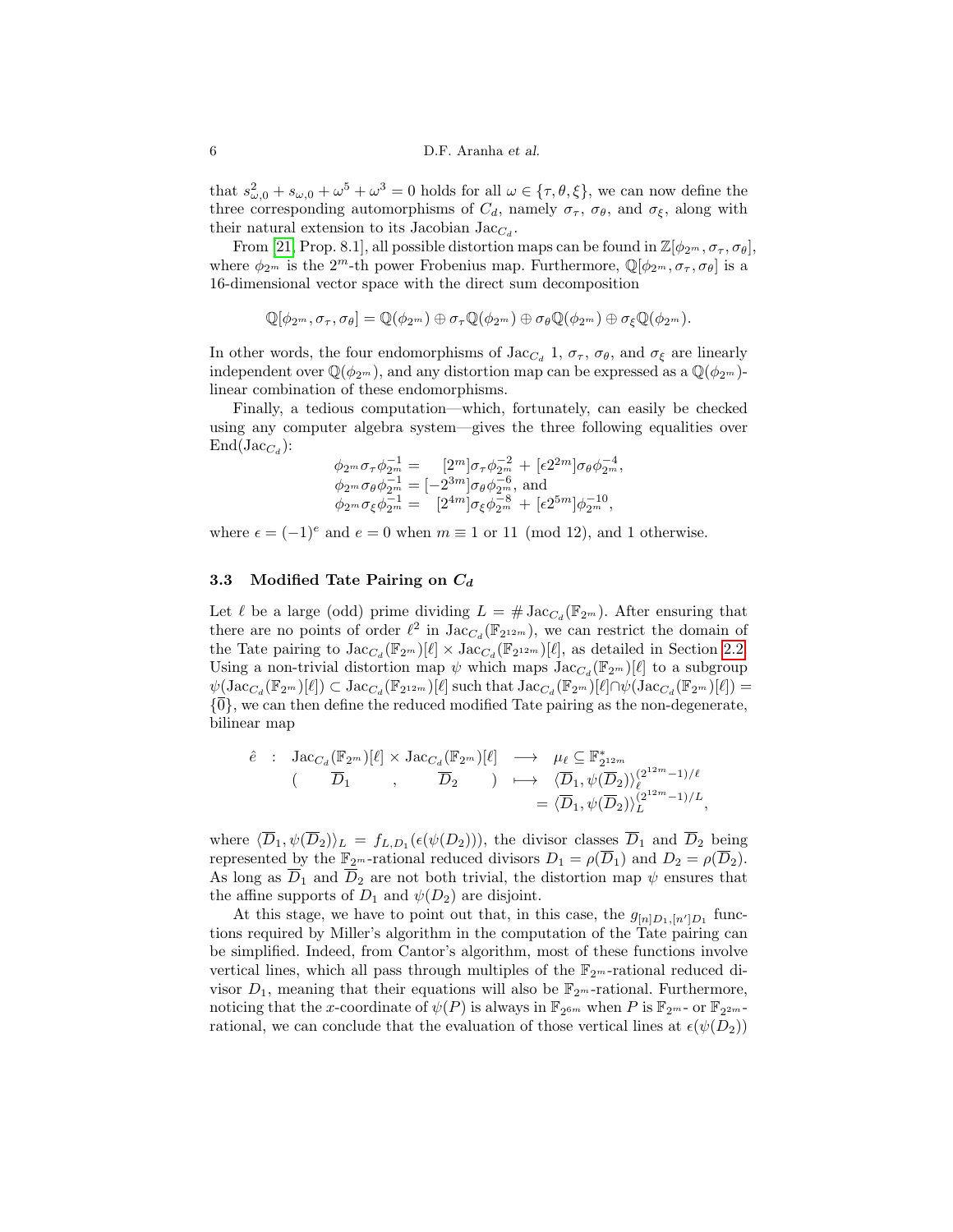for any  $\mathbb{F}_{2^m}$ -rational reduced divisor  $D_2$  will also be in  $\mathbb{F}_{2^{6m}}^*$  and therefore annihilated by the final exponentiation to the  $(2^{12m}-1)/L$ -th power. We can then safely ignore the computation of those vertical lines.

#### 3.4 Choosing an Efficient Pairing

Action of the Frobenius  $\phi_{2^m}$ . Following the papers on hyperelliptic Ate and optimal Ate pairings [\[24,](#page-17-9) [43\]](#page-17-12), a natural choice is to study the action of  $\phi_{2^m}$ , the  $2^m$ -th power Frobenius map, over  $\text{Jac}_{C_d}[\ell]$  in order to reduce the number of iterations in Miller's algorithm.

To that intent, let us first consider a non-zero element  $\overline{D}_1 \in \text{Jac}_{C_d}(\mathbb{F}_{2^m})[\ell].$ Since the four endomorphisms 1,  $\sigma_{\tau}$ ,  $\sigma_{\theta}$ , and  $\sigma_{\xi}$  are  $\mathbb{Q}(\phi_{2^m})$ -linearly independent as per [\[21,](#page-16-16) Prop. 8.1], this is also the case for the four elements  $\overline{D}_1$ ,  $\overline{D}_\tau = \sigma_\tau(\overline{D}_1)$ ,  $\overline{D}_{\theta} = \sigma_{\theta}(\overline{D}_1)$ , and  $\overline{D}_{\xi} = \sigma_{\xi}(\overline{D}_1)$ , which then form a basis  $\overline{B} = (\overline{D}_1, \overline{D}_\tau, \overline{D}_\theta, \overline{D}_\xi)$ of the 4-dimensional  $\ell$ -torsion  $Jac_{C_d}[\ell]$ .

From the three equalities presented in Section [3.2,](#page-4-1) and noting that  $\phi_{2m}(\overline{D}_1)$  =  $\overline{D}_1$  since  $\overline{D}_1$  is  $\mathbb{F}_{2^m}$ -rational, one then obtains the following matrix describing the action of  $\phi_{2^m}$  on the  $\ell$ -torsion in the basis  $\mathcal{B}$ :

$$
\phi_{2^m} \equiv \begin{pmatrix} 1 & 0 & 0 & \epsilon 2^{5m} \\ 0 & 2^m & 0 & 0 \\ 0 & \epsilon 2^{2m} & -2^{3m} & 0 \\ 0 & 0 & 0 & 2^{4m} \end{pmatrix} \pmod{\ell}.
$$

From this matrix, one can remark that it is not completely diagonal. In particular, the eigenspace of eigenvalue  $2<sup>m</sup>$ , which would allow one to construct the optimal Ate pairing described by Vercauteren in [\[43,](#page-17-12) Sec. IV-G], is not directly attainable using the distortion map  $\sigma_{\tau}$ . This is not a problem in general, but since we want to construct a Type-1 pairing, we cannot avoid the use of distortion maps.

Diagonalizing the matrix shows that a way to map  $\text{Jac}_{C_d}(\mathbb{F}_{2^m})[\ell]$  to this eigenspace would be to use the distortion map  $\psi = (2^{3m} + \phi_{2m})\sigma_{\tau}$ , as one can rapidly check that  $\phi_{2^m}(\psi(\overline{D}_1)) = [2^m] \psi(\overline{D}_1)$ . However, contrary to the distortion maps  $\sigma_{\tau}$ ,  $\sigma_{\theta}$ , and  $\sigma_{\xi}$  which are simple automorphisms of  $C_d$ ,  $\psi$  only acts on its Jacobian. As this might have a negative impact on the performance of the corresponding hyperelliptic Ate pairing, we decide not to follow this option in this paper, even though we plan to investigate it in the near future.

Sticking now to the diagonal parts of the matrix, one might alternatively consider using the distortion map  $\sigma_{\theta}$ , as it maps the  $\mathbb{F}_{2^m}$ -rational  $\ell$ -torsion to the eigenspace of eigenvalue  $-2^{3m}$ . However, since  $\ell \mid L \mid 2^{6m} + 1$ , the lattice in which to look for an optimal pairing over this eigenspace is only of dimension 2, which is no better that the Eta pairing that we propose at the end of this section.

Action of the Verschiebung  $\phi_{2^m}$ . An alternative to relying on the action of the Frobenius map  $\phi_{2^m}$  would be to use its dual  $\hat{\phi}_{2^m}$ , the  $2^m$ -th power Verschiebung. However, the curve  $C_d$  is not superspecial, which means that  $\hat{\phi}_{2^m}$ ,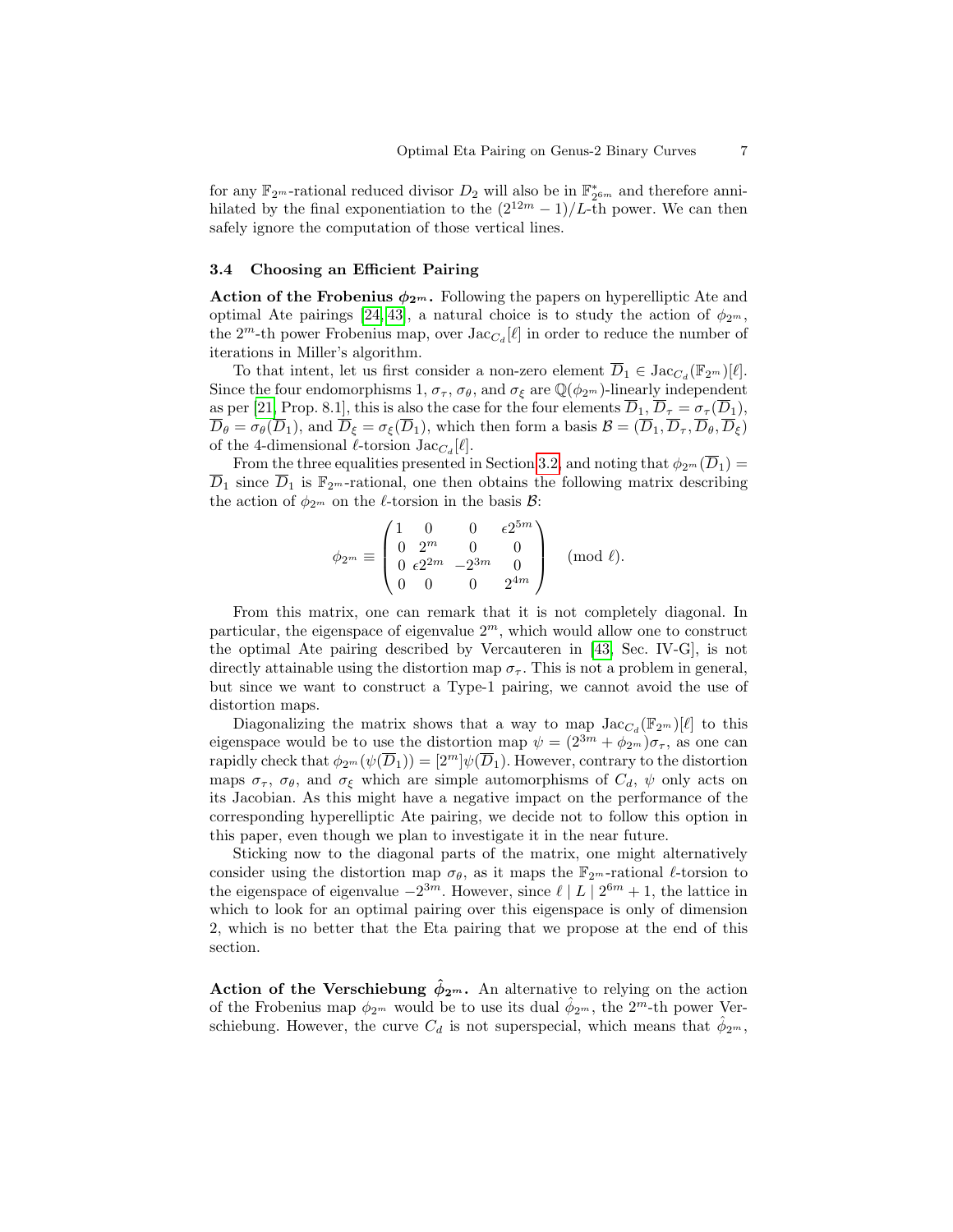albeit purely inseparable, is not a map of  $C_d$  but only of  $\text{Jac}_{C_d}$ : the conditions of [\[24,](#page-17-9) Lemma 5] are not met, and we are therefore unable to construct a nondegenerate pairing from such a map.

Action of the Verschiebung  $\hat{\phi}_{2^{3m}}$ . Nevertheless, as already noted by Barreto et al. in [\[5\]](#page-16-4), the  $2^{3m}$ -th power Verschiebung  $\hat{\phi}_{2^{3m}}$  can be used instead of  $\hat{\phi}_{2^m}$ . We detail this construction in the following paragraphs.

First, let  $P = (x_P, y_P)$  be a point of  $C_d$  distinct from  $P_\infty$ , and  $D = (P) - (P_\infty)$ be the corresponding degenerate divisor. Its Mumford representation is then  $D = [x + x<sub>P</sub>, y<sub>P</sub>]$ . Doubling and reducing D three times via Cantor's algorithm, we obtain  $[8]D = \rho(8D) = [x + x_P^{64} + 1, x_P^{128} + y_P^{64} + 1]$ . Note that the divisor [8]D is also degenerate, as  $[8]D = ([8]P) - (P_{\infty})$ , and corresponds to the point  $[8]P = (x_P^{64} + 1, x_P^{128} + y_P^{64} + 1) \in C_d.$ 

Octupling therefore acts not only on  $\text{Jac}_{C_d}$  but also on the curve  $C_d$  itself, and in fact restricts to a morphism of curves from  $C_d$  to itself, defined over  $\mathbb{F}_2$ as  $[8] = \sigma_1 \phi_8^2$  with  $\sigma_1$  the automorphism  $(x, y) \mapsto (x + 1, x^2 + y + 1)$  and  $\phi_8$  the 8th power Frobenius map  $(x, y) \mapsto (x^8, y^8)$ .

Iterating this octupling m times, we obtain the  $\mathbb{F}_2$ -rational map  $[2^{3m}]$  on  $C_d$  defined as  $[2^{3m}] = \gamma \phi_{2^{3m}}^2$ , with  $\gamma = \sigma_1^m : (x, y) \mapsto (x + 1, x^2 + y + \nu)$  and  $\nu = (m+1)/2 \mod 2$ . Note that  $\gamma$ ,  $\phi_{2^{3m}}$ , and  $[2^{3m}]$  can be naturally extended to  $\text{Jac}_{C_d}$ , where the latter corresponds to the multiplication by  $2^{3m}$ .

Furthermore, since  $\phi_{2^{3m}}$  is a degree- $2^{3m}$  isogeny of Jac<sub>C<sub>d</sub></sub>, we know that  $\hat{\phi}_{2^{3m}}\phi_{2^{3m}} = [2^{3m}]$ . Since  $[2^{3m}] = \gamma\phi_{2^{3m}}^2$ , we then have  $\hat{\phi}_{2^{3m}} = \gamma\phi_{2^{3m}}$  and can thus verify that  $\hat{\phi}_{2^{3m}}$  is also a degree- $2^{3m}$  purely inseparable endomorphism of the curve  $C_d$ . We are therefore in the conditions of [\[24,](#page-17-9) Lemma 5], from which we get that, for any reduced divisor  $D, \hat{\phi}_{2^{3m}}(D)$  is also reduced and we have the equality of Miller functions (up to a non-zero constant multiple)

<span id="page-7-0"></span>
$$
f_{n, \hat{\phi}_{2^{3m}}(D)} \circ \hat{\phi}_{2^{3m}} = f_{n,D}^{2^{3m}}.
$$
 (1)

Let us now consider the action of  $\hat{\phi}_{2^{3m}}$  on the  $\ell$ -torsion  $\text{Jac}_{C_d}[\ell]$ . Noting that  $\phi_{2^{3m}}^4$  is the identity over the  $\ell$  torsion since  $\text{Jac}_{C_d}[\ell] \subseteq \text{Jac}_{C_d}(\mathbb{F}_{2^{12m}})$ , we obtain the following diagonal matrix in the basis  $\mathcal{B}$ :

$$
\hat{\phi}_{2^{3m}} = [2^{3m}]\phi_{2^{3m}}^{-1} \equiv [2^{3m}]\phi_{2^{3m}}^{3} \equiv \begin{pmatrix} 2^{3m} & 0 & 0 & 0 \\ 0 & 1 & 0 & 0 \\ 0 & 0 & 1 & 0 \\ 0 & 0 & 0 & 2^{3m} \end{pmatrix} \pmod{\ell}.
$$

From this matrix, it appears that  $\text{Jac}_{C_d}(\mathbb{F}_{2^m})[\ell]$  is in the eigenspace of eigenvalue  $2^{3m}$ , while  $\psi(\operatorname{Jac}_{C_d}(\mathbb{F}_{2^m})[\ell])$  is in the eigenspace of eigenvalue 1, where the distortion map  $\psi$  is either  $\sigma_{\tau}$  or  $\sigma_{\theta}$ . In other words, for any  $\mathbb{F}_{2^m}$ -rational *l*-torsion element  $\overline{D}$ ,  $\hat{\phi}_{2^{3m}}(\overline{D}) = [2^{3m}]\overline{D}$  and  $\hat{\phi}_{2^{3m}}(\psi(\overline{D})) = \psi(\overline{D})$ .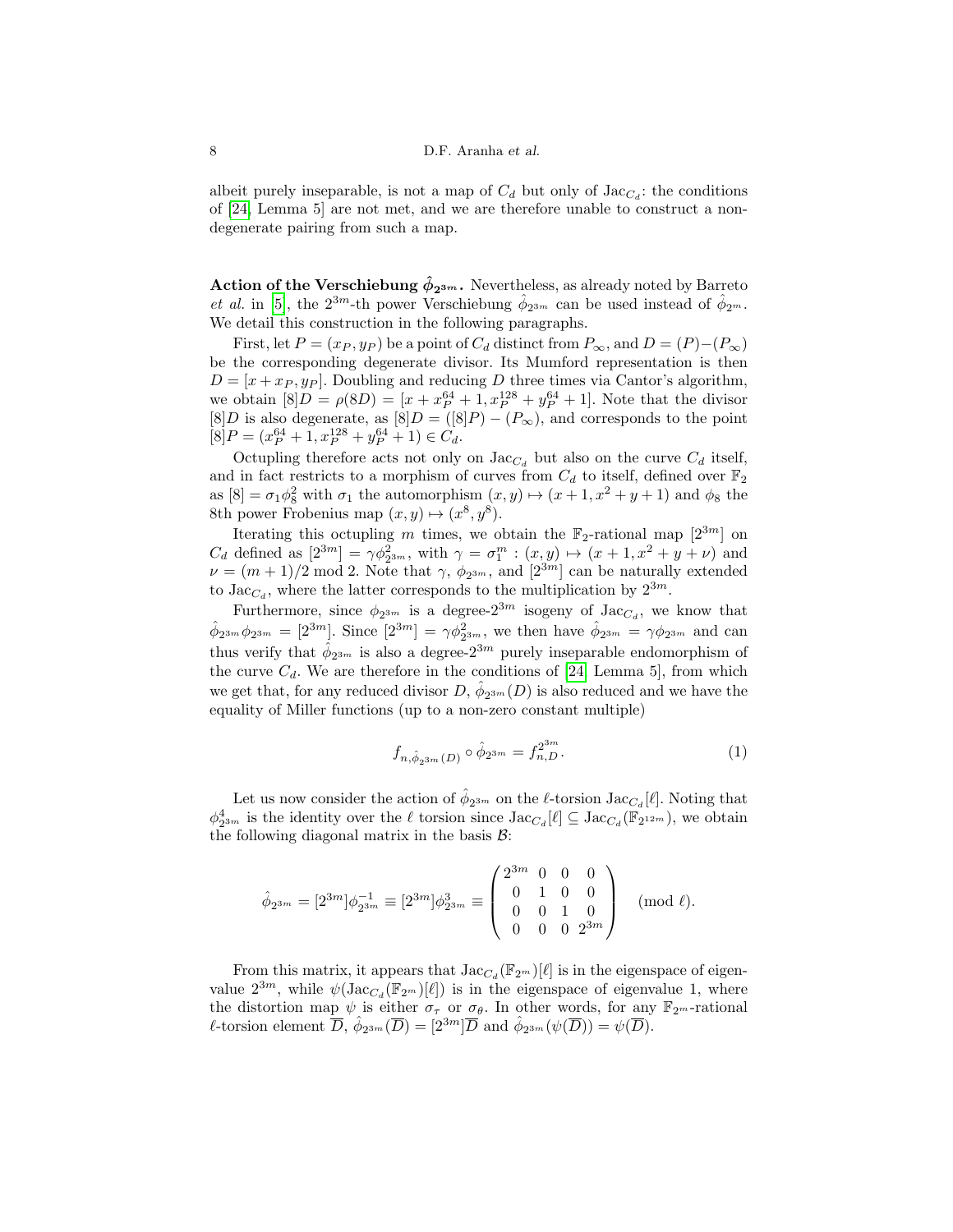#### 3.5 Eta Pairing on  $C_d$

We now follow the construction of Barreto et al. [\[5\]](#page-16-4) in order to obtain the  $\eta_T$ pairing with  $T = 2^{3m}$ . Remarking indeed that  $\ell \mid L \mid N$  for  $N = 2^{12m} - 1 =$  $T^4 - 1$ , and taking  $M = N/L$ , we can write

$$
\hat{e}(\overline{D}_1, \overline{D}_2)^M = f_{L,D_1}(\epsilon(\psi(D_2)))^{M(2^{12m}-1)/L} = f_{N,D_1}(\epsilon(\psi(D_2)))^{(2^{12m}-1)/L}.
$$

As  $\ell \mid N$ , we can then take the Miller function

$$
f_{N,D_1}=f_{N+1,D_1}=f_{T^4,D_1}=\prod_{i=0}^3f_{T,[T^i]D_1}^{T^{3-i}}=\prod_{i=0}^3f_{2^{3m},[2^{i\cdot3m}]D_1}^{2^{(3-i)\cdot3m}}
$$

Furthermore, since  $D_1$  and  $D_2$  are  $\mathbb{F}_{2^m}$ -rational reduced divisors, we also have that  $[2^{i\cdot 3m}]D_1 = \hat{\phi}_{2^{3m}}^i(D_1)$  and  $\epsilon(\psi(D_2)) = \hat{\phi}_{2^{3m}}^i(\epsilon(\psi(D_2)))$  for all *i*. Iterating [\(1\)](#page-7-0) then yields

$$
f_{2^{3m},[2^{i\cdot 3m}]D_1}(\epsilon(\psi(D_2))) = (f_{2^{3m},\hat{\phi}_{2^{3m}}^i(D_1)} \circ \hat{\phi}_{2^{3m}}^i) (\epsilon(\psi(D_2)))
$$
  
=  $f_{2^{3m},D_1}(\epsilon(\psi(D_2)))^{2^{i\cdot 3m}}.$ 

Putting it all together, we finally obtain

$$
\hat{e}(\overline{D}_1, \overline{D}_2)^M = f_{2^{3m}, D_1}(\epsilon(\psi(D_2)))^{4 \cdot 2^{3 \cdot 3m} \cdot (2^{12m} - 1)/L},
$$

and, as  $\ell \nmid 4 \cdot 2^{3 \cdot 3m}$ ,

$$
f_{2^{3m}, D_1}(\epsilon(\psi(D_2)))^{(2^{12m}-1)/L}=\widehat{e}(\overline{D}_1,\overline{D}_2)^{M\cdot(4\cdot 2^{3\cdot 3m})^{-1}\bmod L}.
$$

From the bilinearity and the non-degeneracy of the Tate pairing, we can then conclude that the  $\eta_T$  pairing defined as follows is also bilinear and non-degenerate [\[5\]](#page-16-4):

$$
\begin{array}{cccc} \eta_T & : & {\rm Jac}_{C_d}(\mathbb{F}_{2^m})[\ell]\times {\rm Jac}_{C_d}(\mathbb{F}_{2^m})[\ell] & \longrightarrow & \mu_{\ell}\subseteq \mathbb{F}_{2^{12m}}^*\\ & (\hspace{6mm} \overline{D}_1 \hspace{0.5mm} , & \overline{D}_2 \hspace{0.5mm} ) & \longmapsto & f_{2^{3m},D_1}(\epsilon(\psi(D_2)))^{(2^{12m}-1)/L}. \end{array}
$$

# <span id="page-8-0"></span>4 Optimal Eta Pairing on  $C_d$

#### 4.1 Construction and Definition

In order to further decrease the loop length in Miller's algorithm, we adapt in this work the optimal pairing technique as introduced by Vercauteren [\[43\]](#page-17-12) to the case of the action of the  $2^{3m}$ -th power Verschiebung  $\hat{\phi}_{2^{3m}}$  and the Eta pairing detailed in the previous section.

To that intent, let us consider the 2-dimensional lattice spanned by the rows of the matrix  $\overline{ }$ 

$$
\mathfrak{L} = \begin{pmatrix} L & 0 \\ -2^{3m} & 1 \end{pmatrix}.
$$

.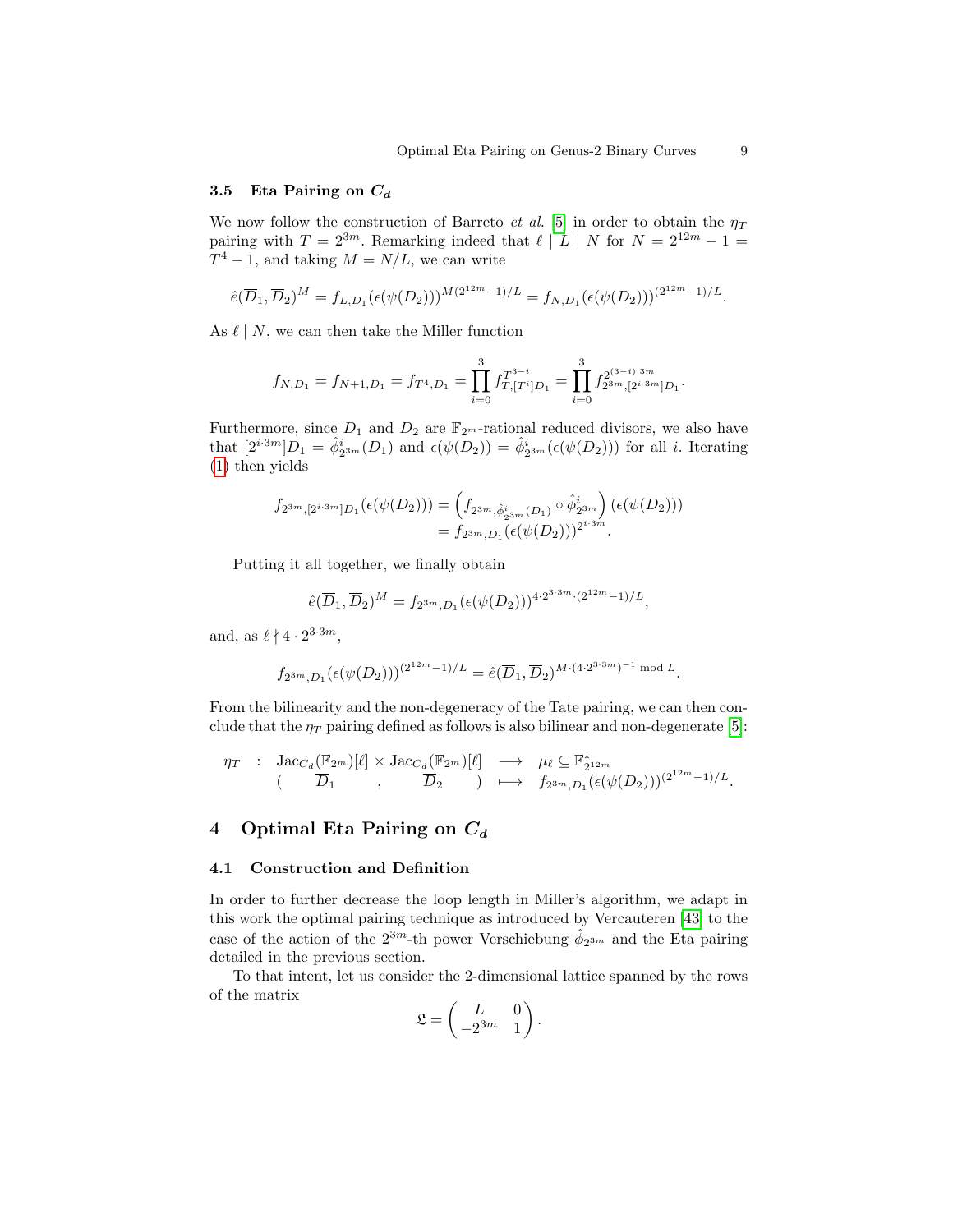Note that since  $\ell \mid L \mid 2^{6m} + 1$ , we know that  $2^{6m} \equiv -1 \pmod{\ell}$ , meaning that there is no need to look for  $2^{3m}$ -ary expansions of multiples of L having more than two digits.

A shortest vector of  $\mathfrak{L}$  is  $[c_0, c_1] = [\delta 2^{(m-1)/2} + 1, 2^m + \delta 2^{(m-1)/2}]$ , which corresponds to taking the multiple  $N' = c_1 2^{3m} + c_0 = M'L$  with  $M' = 2^{2m} \delta 2^{(3m-1)/2} - \delta 2^{(m-1)/2} + 1.$ 

We then have the  $M'$ -th power of the reduced modified Tate pairing

$$
\hat{e}(\overline{D}_1, \overline{D}_2)^{M'} = f_{N', D_1}(\epsilon(\psi(D_2)))^{(2^{12m}-1)/L},
$$

for which we can take the Miller function

$$
f_{N',D_1} = f_{c_1 2^{3m}, D_1} \cdot f_{c_0, D_1} \cdot g_{[c_0]D_1,[c_1 2^{3m}]D_1}
$$
  
=  $f_{2^{3m},D_1}^{c_1} \cdot f_{c_1,[2^{3m}]D_1} \cdot f_{c_0, D_1} \cdot g_{[c_0]D_1,[c_1 2^{3m}]D_1}.$ 

Remarking that  $c_1 2^{3m} \equiv -c_0 \pmod{l}$ ,  $g_{[c_0]D_1,[c_1 2^{3m}]D_1}$  actually corresponds to the vertical lines passing through  $[c_0]D_1$  and  $[-c_0]D_1$ , which can simply be ignored. Furthermore, exploiting the action of the Verschiebung  $\hat{\phi}_{2^{3m}}$ , we be ignored. Furthermore, exploiting the action of the verschieding  $\varphi_2^{3m}$ , we<br>can rewrite  $f_{c_1,[2^{3m}]D_1}(\epsilon(\psi(D_2)))$  as  $f_{c_1,D_1}^{2^{3m}}(\epsilon(\psi(D_2)))$ . Finally, also note that  $f_{2^{3m},D_1}(\epsilon(\psi(D_2)))^{c_1 \cdot (2^{12m}-1)/L}$  is actually a power of the Eta pairing  $\eta_T(\overline{D}_1,\overline{D}_2)$ defined in the previous section.

Consequently, let  $\eta_{[c_0,c_1]} : \text{Jac}_{C_d}(\mathbb{F}_{2^m})[\ell] \times \text{Jac}_{C_d}(\mathbb{F}_{2^m})[\ell] \to \mu_\ell$  be the optimal Eta pairing defined as

$$
\eta_{[c_0,c_1]} \quad : \quad (\overline{D}_1,\overline{D}_2) \quad \longmapsto \quad \left(f_{c_1,D_1}^{2^{3m}} \cdot f_{c_0,D_1}\right) \left(\epsilon(\psi(D_2))\right)^{(2^{12m}-1)/L}.
$$

From the previous considerations, we thus have that

$$
\hat{e}(\overline{D}_1,\overline{D}_2)^{M'}=\eta_{[c_0,c_1]}(\overline{D}_1,\overline{D}_2)\cdot\eta_T(\overline{D}_1,\overline{D}_2)^{c_1},
$$

whence  $\eta_{[c_0,c_1]}(\overline{D}_1,\overline{D}_2) = \hat{e}(\overline{D}_1,\overline{D}_2)^W$  with

$$
W = M' - c_1 M \cdot (4 \cdot 2^{3 \cdot 3m})^{-1} \mod L
$$
  
=  $2^{2m} + \delta 2^{(3m-1)/2} + 2^m + \delta 2^{(m-1)/2} + 1$ .

Finally, as  $\ell \nmid W$ , we show that the optimal Eta pairing  $\eta_{[c_0,c_1]}$  is also bilinear and non-degenerate.

Note that the  $\eta_T$  pairing introduced in [\[5\]](#page-16-4) with  $T = -\delta 2^{(3m+1)/2} - 1$  corresponds to the lattice vector  $[-\delta 2^{(3m+1)/2} - 1, -1] \in \mathfrak{L}$ .

# 4.2 Computing  $\eta_{[c_0,c_1]}$

The computation of the optimal Eta pairing  $\eta_{[c_0,c_1]}$  defined in the previous section relies on the evaluation of the two Miller functions  $f_{c_0,D_1}$  and  $f_{c_1,D_1}$  at  $\epsilon(\psi(D_2))$ . With  $[c_0, c_1] = [\delta 2^{(m-1)/2} + 1, 2^m + \delta 2^{(m-1)/2}]$ , we can take the following functions

$$
\begin{cases} f_{c_0,D_1} = f_{\delta 2^{(m-1)/2},D_1} \cdot g_{\left[\delta 2^{(m-1)/2}\right]D_1,D_1} \text{ and} \\ f_{c_1,D_1} = f_{2^m,D_1} \cdot f_{\delta 2^{(m-1)/2},D_1} \cdot g_{\left[2^m\right]D_1,\left[\delta 2^{(m-1)/2}\right]D_1} \end{cases}
$$

.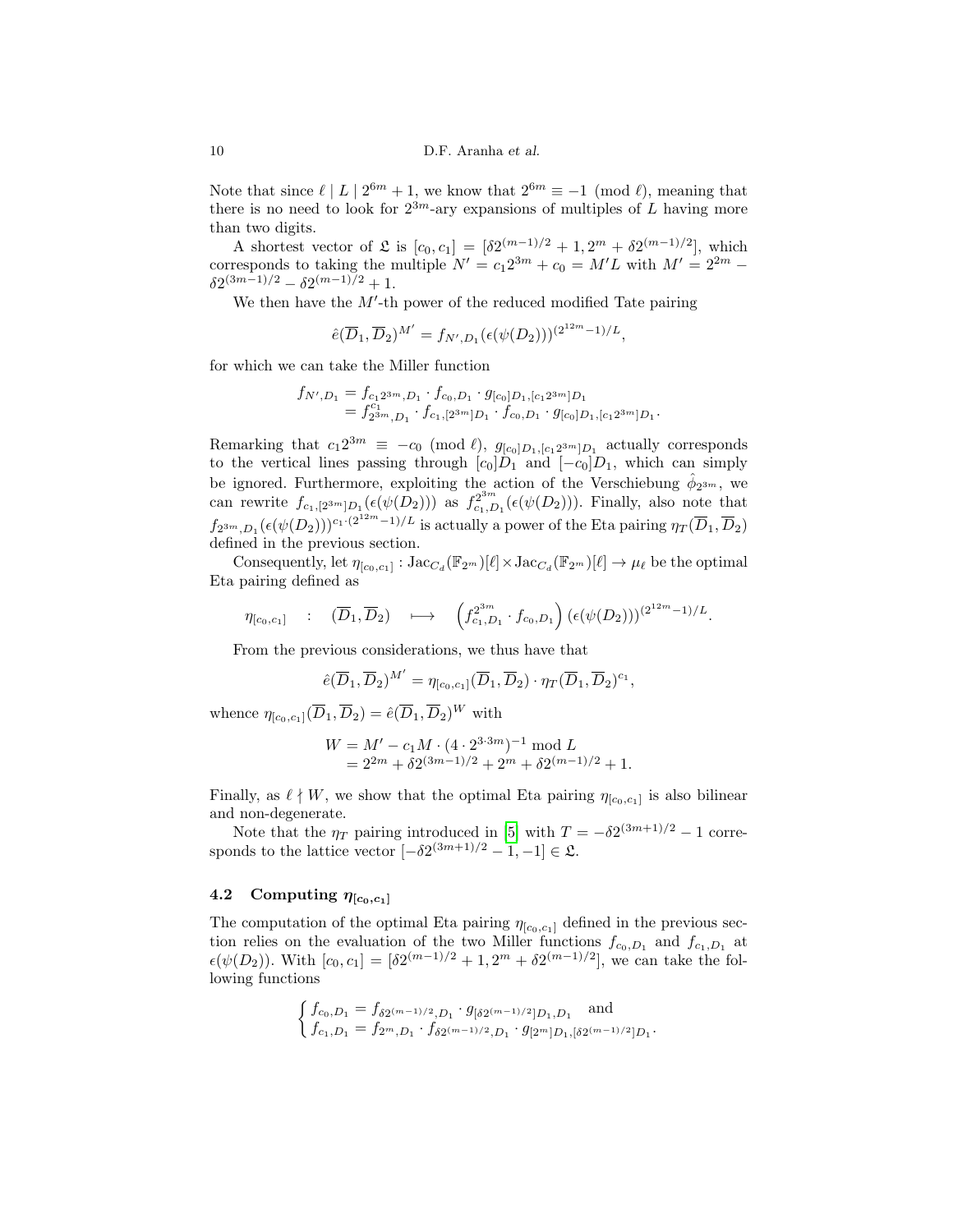Since we are ignoring the vertical lines, we can further rewrite

$$
\begin{array}{c} f_{\delta 2^{(m-1)/2},D_1}=f_{2^{(m-1)/2},[\delta]D_1} \quad \text{and} \\ f_{2^m,D_1}=f_{\delta 2^{(m-1)/2},\delta 2^{(m+1)/2},D_1}=f_{2^{(m-1)/2},[\delta]D_1}^{\delta 2^{(m+1)/2}}\cdot f_{2^{(m+1)/2},[2^{(m-1)/2}]D_1}, \end{array}
$$

which finally gives

$$
\begin{cases} f_{c_0,D_1} = f_{2^{(m-1)/2},[\delta]D_1} \cdot g_{[\delta 2^{(m-1)/2}]D_1,D_1} \quad \text{and} \\ f_{c_1,D_1} = f_{2^{(m-1)/2},[\delta]D_1}^{\delta 2^{(m+1)/2}+1} \cdot f_{2^{(m+1)/2},[2^{(m-1)/2}]D_1} \cdot g_{[2^m]D_1,[\delta 2^{(m-1)/2}]D_1}. \end{cases}
$$

The computation of  $\eta_{[c_0,c_1]}$  therefore chiefly involves the evaluation of the two Miller functions  $f_{2^{(m-1)/2},\delta]}D_1$  and  $f_{2^{(m+1)/2},[2^{(m-1)/2}]}D_1$  of loop length  $(m-1)/2$ and  $(m+1)/2$ , respectively. This represents a saving of 33% with respect to the  $\eta_T$  pairing presented in [\[5\]](#page-16-4) whose Miller's loop length is  $(3m+1)/2$ .

Note that in order to exploit the octupling formula, we have to consider two cases, depending on the value of m mod 6, as described in Algorithm [1.](#page-11-0)

- When  $m \equiv 1 \pmod{6}$ , then  $(m-1)/2$  is a multiple of 3, and  $f_{2(m-1)/2, \lceil \delta \rceil D_1}$ can be computed via  $(m-1)/6$  octuplings, whereas  $f_{2^{(m+1)/2},2^{(m-1)/2}]}$ can be computed by means of another  $(m-1)/6$  octuplings and one extra doubling.
- When  $m \equiv 5 \pmod{6}$ ,  $(m-1)/2$  is not a multiple of 3, but  $(m+1)/2$  is. We then compute  $\eta_{[c_0,c_1]}^2 = \eta_{[2c_0,2c_1]}$  instead, with the Miller functions

$$
\begin{cases} f_{2c_0,D_1}=f_{2^{(m+1)/2},[\delta]D_1}\cdot f_{2,D_1}\cdot g_{[\delta 2^{(m+1)/2} ]D_1,[2]D_1} \quad \text{and} \\ f_{2c_1,D_1}=f_{2^{(m+1)/2},[\delta]D_1}\cdot f_{2^{(m+1)/2},[2^{(m+1)/2} ]D_1}\cdot g_{[2^{m+1}]D_1,[\delta 2^{(m+1)/2} ]D_1}. \end{cases}
$$

The two  $f_{2^{(m+1)/2},D}$  functions are then evaluated using  $(m+1)/6$  octuplings each, whereas  $f_{2,D_1}$  only require one doubling.

Finally, one should note that, in our case, since the curve  $C_d$  is supersingular, the final exponentiation step is much simpler than for ordinary curves such as BN curves. Indeed, the exponent is

$$
(2^{12m} - 1)/L = (2^{6m} - 1)(2^{2m} + 1)(2^{2m} - \delta 2^{(3m+1)/2} + 2^m - \delta 2^{(m+1)/2} + 1),
$$

whose regular form can be exploited to devise an efficient *ad-hoc* exponentiation algorithm, of negligible complexity when compared to Miller's loop.

#### 4.3 Evaluation of the Complexity

From the above description of the optimal Eta pairing  $\eta_{[c_0,c_1]}$ , we can see that most of its computational cost lies in the iterated octuplings of  $D_1$  and the evaluation of the corresponding Miller functions of the form  $f_{8,[\pm 8^i]D_1}$  at the effective divisor  $\epsilon(\psi(D_2))$ . Here, we denote by  $[\pm 8^i]D_1$  a reduced divisor representing one of the iterated octuples of  $D_1$  or of  $[\delta]D_1$  as required in the evaluation of  $\eta_{[c_0,c_1]}$ .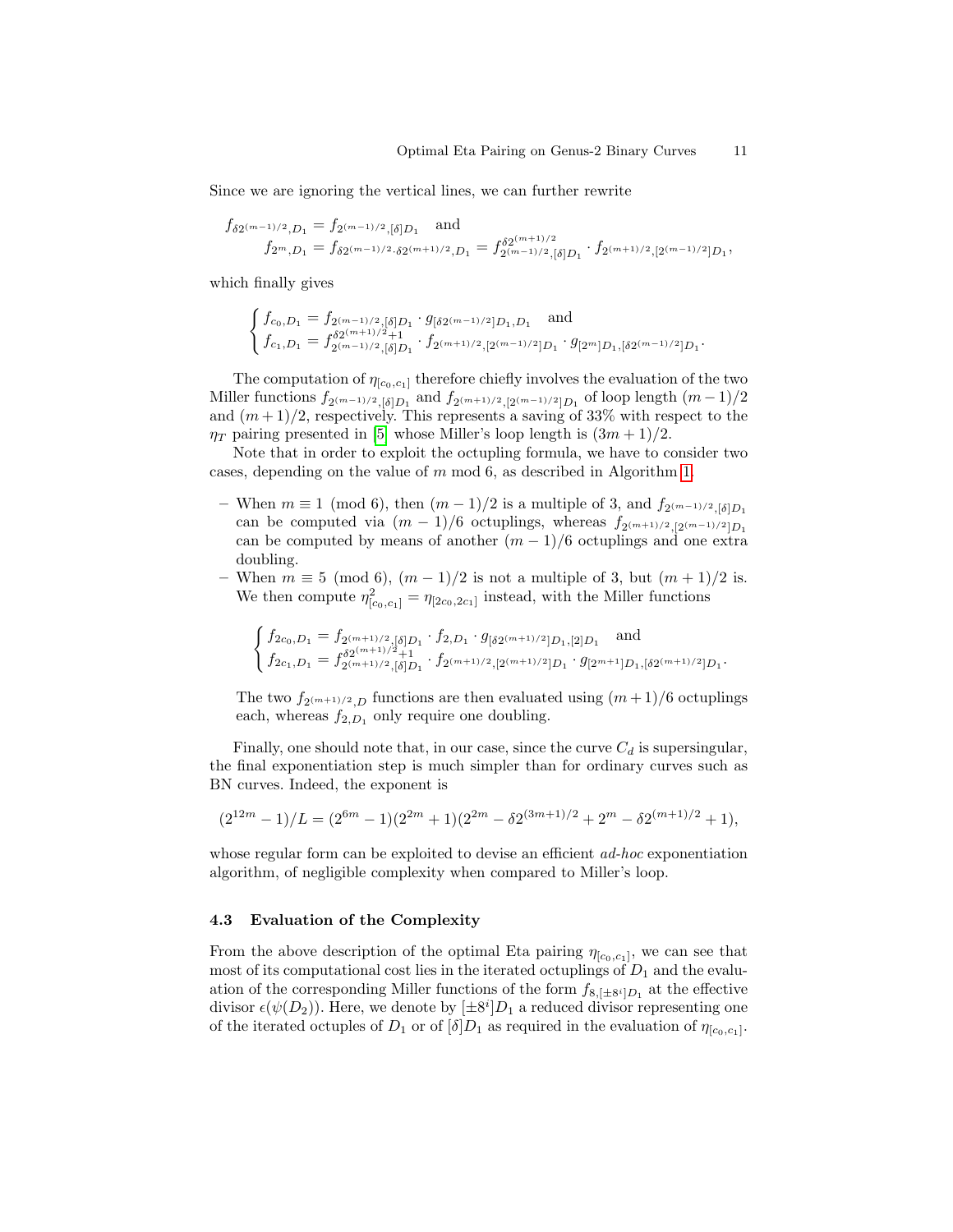<span id="page-11-0"></span>Algorithm 1 Computation of the optimal Eta pairing.

**Input:**  $\overline{D}_1$  and  $\overline{D}_2 \in \text{Jac}_{C_d}(\mathbb{F}_{2^m})[\ell]$  represented by the reduced divisors  $D_1$  and  $D_2$ . **Output:**  $\eta_{[c_0,c_1]}(\overline{D}_1,\overline{D}_2)$  or  $\eta_{[c_0,c_1]}(\overline{D}_1,\overline{D}_2)^2 \in \mu_\ell \subseteq \mathbb{F}_{2^{12m}}^*$ , depending upon whether  $m \equiv 1$  or 5 (mod 6), respectively. 1. if  $m \equiv 1 \pmod{6}$  then  $m' \leftarrow m - 1$  else  $m' \leftarrow m + 1$  end if 2.  $G_1 \leftarrow 1$ ;  $R_1 \leftarrow [\delta] D_1$ ;  $E_2 \leftarrow \epsilon(\psi(D_2))$ 3. for  $i \leftarrow 1$  to  $m'/6$  do 4.  $G_1 \leftarrow G_1^8 \cdot f_{8,R_1}(E_2)$ 5.  $R_1 \leftarrow [8]R_1$ 6. end for  $\int G_1 = f_{2^{m'/2},[\delta]D_1}(E_2)$  and  $R_1 = [\delta 2^{m'/2}]D_1$ . 7.  $G_2 \leftarrow G_1^{\delta}$ ;  $R_2 \leftarrow [\delta] R_1$ 8. for  $i \leftarrow 1$  to  $m'/6$  do 9.  $G_2 \leftarrow G_2^8 \cdot f_{8,R_2}(E_2)$ 10.  $R_2 \leftarrow [8]R_2$ 11. **end for**  $\iint G_2 = f_{2^{m'}}, D_1(E_2)$  and  $R_2 = [2^{m'}]D_1$ . 12. if  $m \equiv 1 \pmod{6}$  then 13.  $G_2 \leftarrow G_2^2 \cdot f_{2,R_2}$  $(E_2)$  //  $G_2 = f_{2^m,D_1}(E_2)$ . 14.  $F_0 \leftarrow G_1 \cdot g_{R_1,D_1}(E_2)$  $(E_2)$  //  $F_0 = f_{c_0,D_1}(E_2).$ 15.  $F_1 \leftarrow G_1 \cdot G_2 \cdot g_{[2]R_2,R_1}(E_2)$  $(E_2)$  //  $F_1 = f_{c_1,D_1}(E_2).$ 16. else 17.  $F_0 \leftarrow G_1 \cdot f_{2,D_1}(E_2) \cdot g_{R_1,[2]D_1}$  $(E_2)$  //  $F_0 = f_{2c_0,D_1}(E_2).$ 18.  $F_1 \leftarrow G_1 \cdot G_2 \cdot g_{R_2,R_1}(E_2)$  $(E_2)$  //  $F_1 = f_{2c_1,D_1}(E_2).$ 19. end if 20. return  $(F_1^{2^{3m}} \cdot F_0)^{(2^{12m}-1)/L}$ 

In that sense, since  $D_1$  is defined over  $\mathbb{F}_{2^m}$ , then  $[\pm 8^i]D_1$  is also  $\mathbb{F}_{2^m}$ -rational. Moreover, as octupling directly acts on the curve  $C_d$ , if  $D_1$  is degenerate (*i.e.*, of the form  $D_1 = (P) - (P_\infty)$ , then so is  $[\pm 8^i]D_1$ . Finally, note that if  $D_2$  is degenerate, then so is  $\psi(D_2)$ , meaning that  $\epsilon(\psi(D_2))$  is of degree 1 and has only one point in its support.

Considering the Miller function for octupling, we rewrite  $f_{8,D} = f_{4,D}^2 \cdot f_{2,[4]D}$ . Each iteration of Miller's algorithm is then just a matter of evaluating  $f_{4,[\pm 8^i]D_1}$ and  $f_{2,[\pm 4\cdot 8^i]D_1}$  at  $\epsilon(\psi(D_2))$ , squaring the former, and accumulating both into the running product via two successive multiplications<sup>[2](#page-11-1)</sup> over  $\mathbb{F}_{2^{12m}}$ . The respective costs of these operations are given in terms of basic operations over the base field  $\mathbb{F}_{2^m}$  in Table [1.](#page-12-0)

Note that in order to obtain these costs, we have constructed  $\mathbb{F}_{2^{12m}}$  as the tower field  $\mathbb{F}_{2^m}[i, \tau, s_{\tau,0}],$  where  $i \in \mathbb{F}_{2^2}$  is such that  $i^2 + i + 1 = 0, \tau \in \mathbb{F}_{2^6}$  is such that  $\tau^3 + i\tau^2 + i\tau + i = 0$  (one can then check that we still have  $\tau^6 + \tau^5 + \tau^3 +$  $\tau^2 + 1 = 0$ , and  $s_{\tau,0}$  is defined as before. Using Karatsuba for the two quadratic extensions and Toom–Cook for the cubic one, we obtain the expected complexity of 45 multiplications over  $\mathbb{F}_{2^m}$  for computing one product over  $\mathbb{F}_{2^{12m}}$  [\[30\]](#page-17-7).

<span id="page-11-1"></span><sup>&</sup>lt;sup>2</sup> Note that these multiplications are sparser than a regular multiplication over  $\mathbb{F}_{2^{12m}}$ if at least one of the two divisors  $D_1$  or  $D_2$  is degenerate.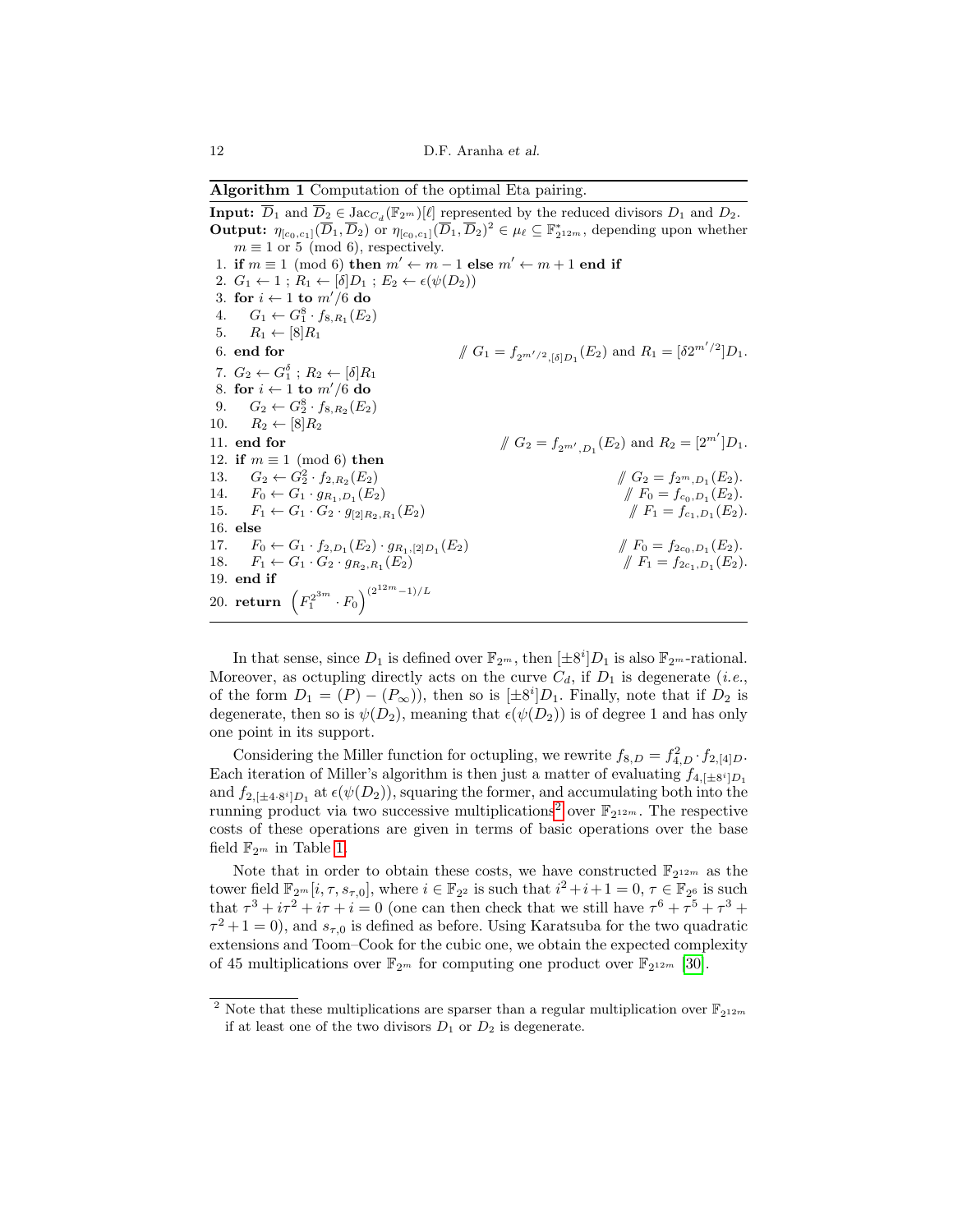Where relevant, several costs are given in Table [1,](#page-12-0) depending on whether  $D_1$ and  $D_2$  are general (Gen.) or degenerate (Deg.) divisors. Making this disctinction is particularly relevant, as some protocols might be able to constrain the domain of their pairing computations in order to benefit from a possible speedup of 2 when one argument is degenerate, or even 4 in the case of two. For instance, Chatterjee et al. [\[14\]](#page-16-15) have proposed a variant of the BLS signature scheme [\[12\]](#page-16-2) in which one argument of each pairing function is a degenerate divisor.

| Operation                                         | $D_1$         | $D_2$         | Operations over $\mathbb{F}_{2^m}$ |                            |                |                |  |
|---------------------------------------------------|---------------|---------------|------------------------------------|----------------------------|----------------|----------------|--|
|                                                   |               |               | Mult.                              | $\overline{\mathrm{Add}}.$ | Sq.            | Inv.           |  |
| Addition over $\mathbb{F}_{212m}$                 |               |               | 0                                  | 12                         | 0              | 0              |  |
| Squaring over $\mathbb{F}_{212m}$                 |               |               | $\Omega$                           | 21                         | 12             | $\Omega$       |  |
| Multiplication over $\mathbb{F}_{212m}$           |               |               | 45                                 | 199                        | 0              | $\Omega$       |  |
| $[\pm 8^i]D_1 \mapsto [\pm 8^{i+1}]D_1$           | Deg.          |               | $\Omega$                           | $\overline{2}$             | 13             | $\Omega$       |  |
|                                                   | Gen.          |               | 0                                  | 5                          | 24             | $\Omega$       |  |
| $f_{4,[\pm 8^i]D_1}(\epsilon(\psi(D_2)))$         | Deg.          | $\text{Deg.}$ | 3                                  | 11                         | 1              | $\overline{0}$ |  |
|                                                   | Gen.          | Deg.          | 19                                 | 40                         | 2              | $\Omega$       |  |
|                                                   | Gen.∣         | Gen.          | 83                                 | 247                        | 17             | 0              |  |
| $f_{2,[\pm 4.8^{i}]D_1}(\epsilon(\psi(D_2)))$     | Deg.          | Deg.          | $\overline{2}$                     | 9                          | 1              | $\Omega$       |  |
|                                                   | Gen.          | Deg.          | 16                                 | 34                         | $\overline{2}$ | $\Omega$       |  |
|                                                   | Gen.          | Gen.          | 81                                 | 236                        | 17             | $\overline{0}$ |  |
| Miller iteration                                  | $\rm{Deg}.$   | Deg.          | 61                                 | 315                        | 68             | 0              |  |
| $G_i \leftarrow G_i^8 \cdot f_{8,R_i}(E_2)$       | Gen.          | Deg.          | 121                                | 512                        | 130            | $\overline{0}$ |  |
| $R_i \leftarrow [8]R_i$                           | Gen.          | Gen.          | 254                                | 949                        | 160            | 0              |  |
| Final exp. over $\mathbb{F}_{3367}$               |               |               | 303                                | 1386                       | 2 2 3 4        | 1              |  |
| Optimal Eta pairing                               | $\text{Deg}.$ | $\log$ .      | 7894                               | 40 356 11 571              |                | 1              |  |
| $\eta_{[c_0,c_1]}(\overline{D}_1,\overline{D}_2)$ | Gen.          | Deg.          | 15 293                             | 64644                      | 15472          | 1              |  |
| over $C_0(\mathbb{F}_{2367})$                     | Gen.          | Gen.          | 31644                              | 118382                     | 19 16 1        | 1              |  |

<span id="page-12-0"></span>Table 1. Costs of various operations involved in the computation of the optimal Eta pairing in terms of basic operations (multiplication, addition, squaring, and inversion) over the base field  $\mathbb{F}_{2^m}$ .

In the two following sections, as a proof of concept, we detail the software and hardware implementation results of the proposed optimal Eta pairing  $\eta_{[c_0,c_1]}$ . The selected curve is  $C_0$  (*i.e.*,  $d = 0$ ) over the field  $\mathbb{F}_{2^{367}}$ . One can check that  $\#\operatorname{Jac}_{C_0}(\mathbb{F}_{2^{367}}) = 13 \cdot 7170258097 \cdot \ell$ , where  $\ell$  is a 698-bit prime, while the finite field  $\mathbb{F}_{2^{12\cdot 367}}$  ensures a security of 128 bits for the computation of discrete logarithms via the function field sieve. The costs of the optimal Eta pairing on  $C_0(\mathbb{F}_{2^{367}})$  are also given in Table [1.](#page-12-0)

For comparison purposes, one might compare this with the costs for the  $\eta_T$ pairing over  $C_d$  presented in [\[14\]](#page-16-15) and [\[32\]](#page-17-14). In the former, Chatterjee et al. report a cost of 15 111  $\mathbb{F}_{2^m}$ -multiplications for an  $\eta_T$  pairing on two degenerate divisors over  $C_0(\mathbb{F}_{2^{459}})$ . Since the number of these multiplications scales linearly with the size of the field, their approach would entail roughly 12 000 multiplications over our curve. In [\[32\]](#page-17-14), Lee and Lee require 11 488 multiplications for an  $\eta_T$  pairing on two general divisors over  $C_d(\mathbb{F}_{2^{79}})$ , which would scale to approximately 53 000 multiplications on our curve  $C_0(\mathbb{F}_{2^{367}})$ . When compared to the figures in Table [1,](#page-12-0) these costs reflect the 33% improvement achieved thanks to our proposed optimal Eta approach.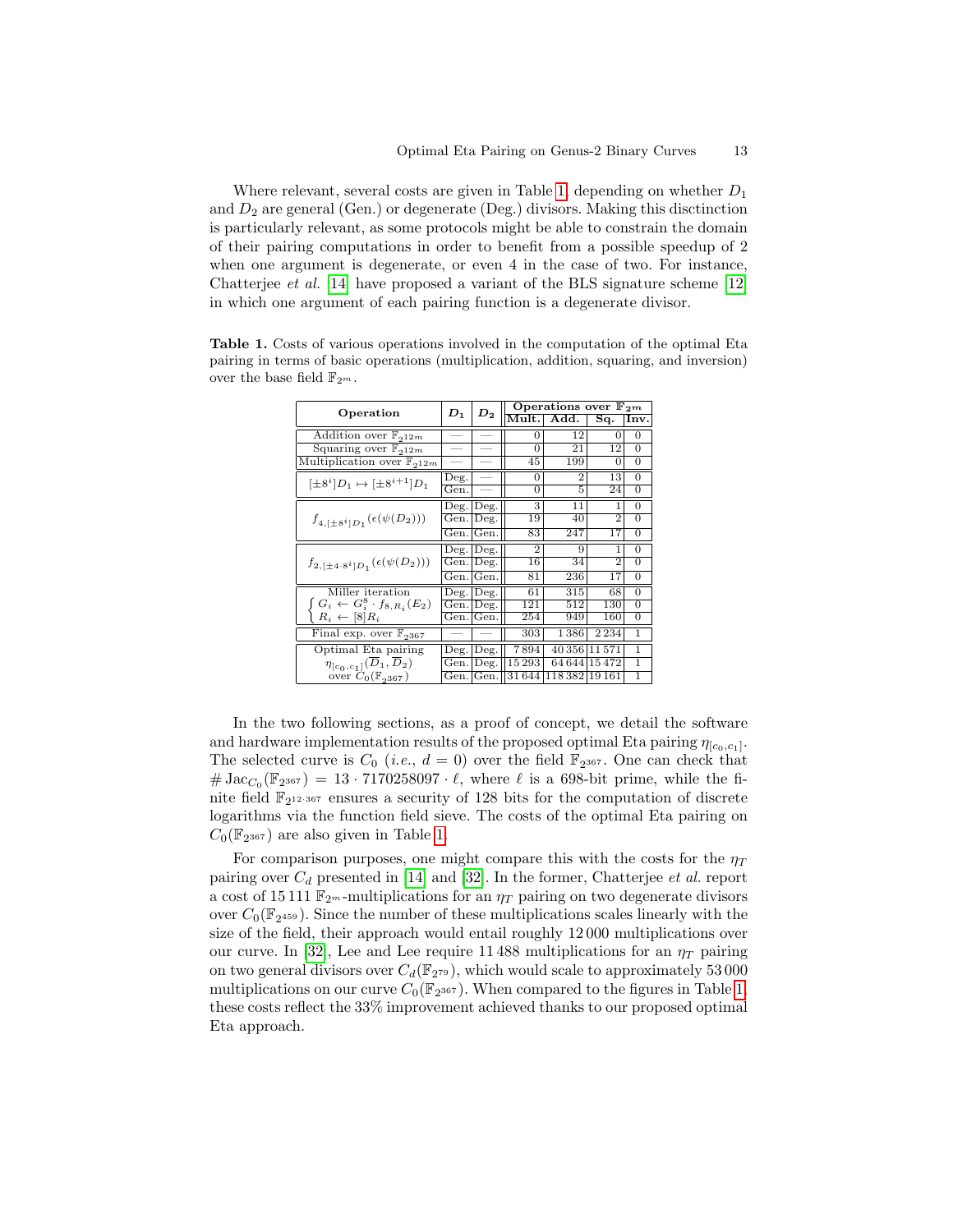### <span id="page-13-0"></span>5 Software Implementation

A software implementation was realized to illustrate the performance of the proposed pairing. The C programming language was used in conjunction with compiler intrinsics for accessing vector instructions. The chosen compiler was GCC version 4.6.2 with compiler flags including optimization level -O3, loop unrolling and platform-dependent tuning with -march=native. For evaluation, we considered as target platforms the Core 2 Duo 45 nm (Penryn microarchitecture) and Core i5 32 nm (Nehalem microarchitecture), represented by an Intel Xeon X3320 2.5 GHz and a mobile Intel Core i5 540 2.53 GHz with Turbo Boost disabled, respectively. Field arithmetic was implemented following the vectorization-friendly formulation presented in [\[2\]](#page-15-2), with the exception of the Core i5 platform, where multiplication in  $\mathbb{F}_{2^{367}}$  was implemented with the help of the native binary field multiplier [\[26\]](#page-17-17) following the guidelines suggested in [\[42\]](#page-17-18), that is, a 128-bit granular organization consisting of 3-way and 2-way Karatsuba formulas. We obtained timings of 7, 41, 464 and 11162 cycles for addition, squaring, multiplication and inversion in the Core 2, respectively; and efficiency gains of 47% and 27% for multiplication and inversion in the Core i5, respectively.

Table [2](#page-13-1) presents our timings in millions of cycles for the pairing computation at the 128-bit security level. Timings from several related works are also collected for direct comparison with our software implementation. Our implementation considers all the three possible choices of divisors: general  $\times$  general (GG), general  $\times$  degenerate (GD) and degenerate  $\times$  degenerate (DD); and presents the proposed genus-2 optimal Eta pairing as a very efficient candidate among the Type-1 pairings defined on supersingular curves over small-characteristic fields. In particular, the proposed pairing is more efficient than all other Type-1 pairings when at least one of the arguments is degenerate. Considering the Nehalem microarchitecture as a trend for future 64-bit computing platforms, the proposed pairing computed with degenerate divisors is also the closest in terms of performance to the current speed record for Type-3 pairing computation [\[1\]](#page-15-0).

<span id="page-13-1"></span>Table 2. Software implementations of pairing at the 128-bit security level. Timings were obtained with the Turbo Boost feature turned off, and therefore are compatible with the timings in Table 4 of the extended version of [\[1\]](#page-15-0).

| Implementation                | Curve                                             | Pairing                                                                       |                       | Intel Core 2 Intel Core Nehalem<br>$(\times 10^6 \text{ cycles})$ $(\times 10^6 \text{ cycles})$ |  |
|-------------------------------|---------------------------------------------------|-------------------------------------------------------------------------------|-----------------------|--------------------------------------------------------------------------------------------------|--|
| Beuchat et al. [8]            | $E(\mathbb{F}_{21223})$<br>$E(\mathbb{F}_{3359})$ | $\eta_T$                                                                      | 23.03<br>15.13        |                                                                                                  |  |
| Aranha et al. $[3]$ , $[4]$   | $E(\mathbb{F}_{21223})$                           | $\eta_T$                                                                      | 18.76                 | 8.28                                                                                             |  |
| Chatterjee <i>et al.</i> [14] | $E(\mathbb{F}_{21223})$<br>$E(\mathbb{F}_{3359})$ | $\eta_T$                                                                      | 19.0<br>15.8          |                                                                                                  |  |
|                               | $\overline{C}_0(\mathbb{F}_{2^{439}})$            | $\eta_T$ (DD)                                                                 | 16.4                  |                                                                                                  |  |
| Naehrig et al. [38]           | $\overline{E}(\mathbb{F}_p)$                      | Opt. Ate                                                                      | 4.38                  |                                                                                                  |  |
| Beuchat et al. [7]            | $E(\mathbb{F}_p)$                                 | Opt. Ate                                                                      | 2.95                  | $2.82*$                                                                                          |  |
| Aranha et al. [1]             | $E(\mathbb{F}_p)$                                 | Opt. Ate                                                                      | 2.19                  | $2.04*$                                                                                          |  |
| This work                     |                                                   | Opt. Eta (DD)<br>$ C_0(\mathbb{F}_{2^{367}}) $ Opt. Eta (GD)<br>Opt. Eta (GG) | 4.44<br>8.37<br>16.95 | 2.75<br>5.04<br>9.90                                                                             |  |

<sup>∗</sup>Results adjusted by the maximum overclocking rate to eliminate the effect of Turbo Boost.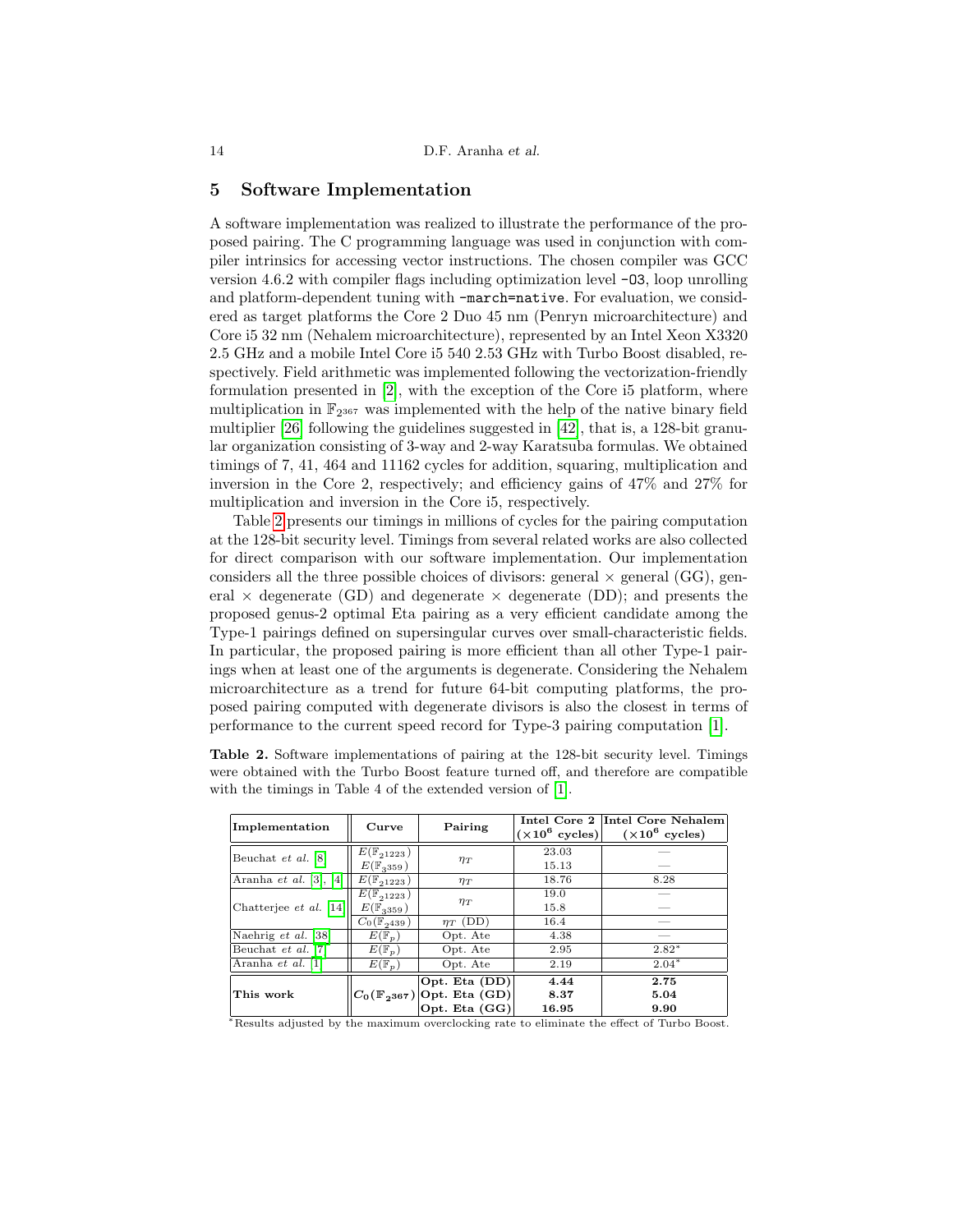### <span id="page-14-0"></span>6 FPGA Implementation

We detail here an FPGA accelerator for our optimal Eta pairing on the curve  $C_0(\mathbb{F}_{2^{367}})$  when both inputs are general divisors (GG). In [\[9\]](#page-16-7), Beuchat *et al.* have presented a coprocessor architecture for computing the final exponentiation of the  $\eta_T$  pairing over supersingular curves. The core of their arithmetic and logic unit is a parallel–serial multiplier processing  $D$  coefficients of the multiplicand at each clock cycle, along with a unified operator supporting addition, Frobenius map, and  $n$ -fold Frobenius map. Intermediate results are stored in a register file implemented by means of dual-ported RAM. We decided to adapt such a finite field coprocessor for implementing our optimal Eta pairing. In the case of the finite field  $\mathbb{F}_{2^{367}}$ , we selected the parameters  $D = 16$  and  $n = 3$  for this coprocessor (cf. Appendix [A](#page-18-0) for the details of the architecture). We prototyped our architecture on several Xilinx FPGAs with average speedgrade (Table [3\)](#page-14-2). Place-and-route results show for instance that our pairing accelerator uses 4518 slices and 20 RAM blocks of a Virtex-4 device clocked at 220 MHz. For comparison purposes, we also included recent hardware implementation results from the literature in Table [3.](#page-14-2) It appears that our design is very compact and that its computation time remains comparable to other 128-bit-security implementations. This is even more so when noting that our performance estimates are given for the pairing of two general divisors, and that a speedup of 2 or 4 might be expected from the use of one or two degenerate divisors, respectively.

| <b>Implementation</b> | Curve                                          | Sec.<br>(bits) | <b>FPGA</b>    | Area    | Freq.<br>$\text{(slices)}$ $\text{(MHz)}$ | $(\mu s)$ | $Time Area\times time $<br>$(slices \cdot s)$ |
|-----------------------|------------------------------------------------|----------------|----------------|---------|-------------------------------------------|-----------|-----------------------------------------------|
| Ronan et al. [39]     | $\overline{C_0}(\mathbb{F}_{2^{103}})$<br>(DD) | 75             | $xc2vp100-6$   | 30464   | 41                                        | 132       | 4.02                                          |
| Beuchat et al. $[9]$  | $E(\mathbb{F}_{2691})$                         | 105            | $xc4v1x200-11$ | 78874   | 130                                       | 19        | 1.48                                          |
|                       | $\overline{E}(\mathbb{F}_{3^{313}})$           | 109            | $xc4v1x200-11$ | 97105   | 159                                       | 17        | 1.64                                          |
| Cheung et al. $[15]$  | $\overline{E(\mathbb{F}_{p_{254}})}$           | 126            | $xcbv1x240t-2$ | $7032*$ | 250                                       | 573       | 4.03                                          |
| Ghosh et al. [23]     | $E(\mathbb{F}_{21223})$                        | 128            | $xc4v1x200-11$ | 35458   | 168                                       | 286       | 10.14                                         |
|                       |                                                |                | $xcbv130t-3$   | 15167   | 250                                       | 190       | 2.88                                          |
| Estibals [17]         | $E(\mathbb{F}_{35\cdot 97})$                   | 128            | $xc4v1x25-11$  | 4755    | 192                                       | 2227      | 10.59                                         |
|                       |                                                |                | $xc3s1000-5$   | 4713    | 104                                       | 4113      | 19.38                                         |
| This work             | $C_0(\mathbb{F}_{2^{367}})$<br>(GG)            | 128            | $xc2vp30-6$    | 4646    | 176                                       | 4405      | 20.5                                          |
|                       |                                                |                | $xc4v1x25-11$  | 4518    | 220                                       | 3518      | 15.9                                          |
|                       |                                                |                | $xc3s1500-5$   | 4713    | 114                                       | 6800      | 32.0                                          |

<span id="page-14-2"></span>Table 3. FPGA implementations of pairings at medium- and high-security levels.

<sup>∗</sup>Number of Virtex-6 slices; this design also uses 32 embedded DSP blocks.

## <span id="page-14-1"></span>7 Conclusion and Perspectives

We presented a novel optimal Eta pairing algorithm on supersingular genus-2 binary hyperelliptic curves. Starting from Vercauteren's work on optimal pair-ings [\[43\]](#page-17-12), we described how to exploit the action of the  $2^{3m}$ -th power Verschiebung in order to further reduce the loop length of Miller's algorithm with respect to the genus-2  $\eta_T$  approach [\[5\]](#page-16-4), thus resulting in a 33% improvement.

In order to demonstrate the efficiency of our approach, we implemented the optimal Eta pairing at the 128-bit security level in software and hardware. As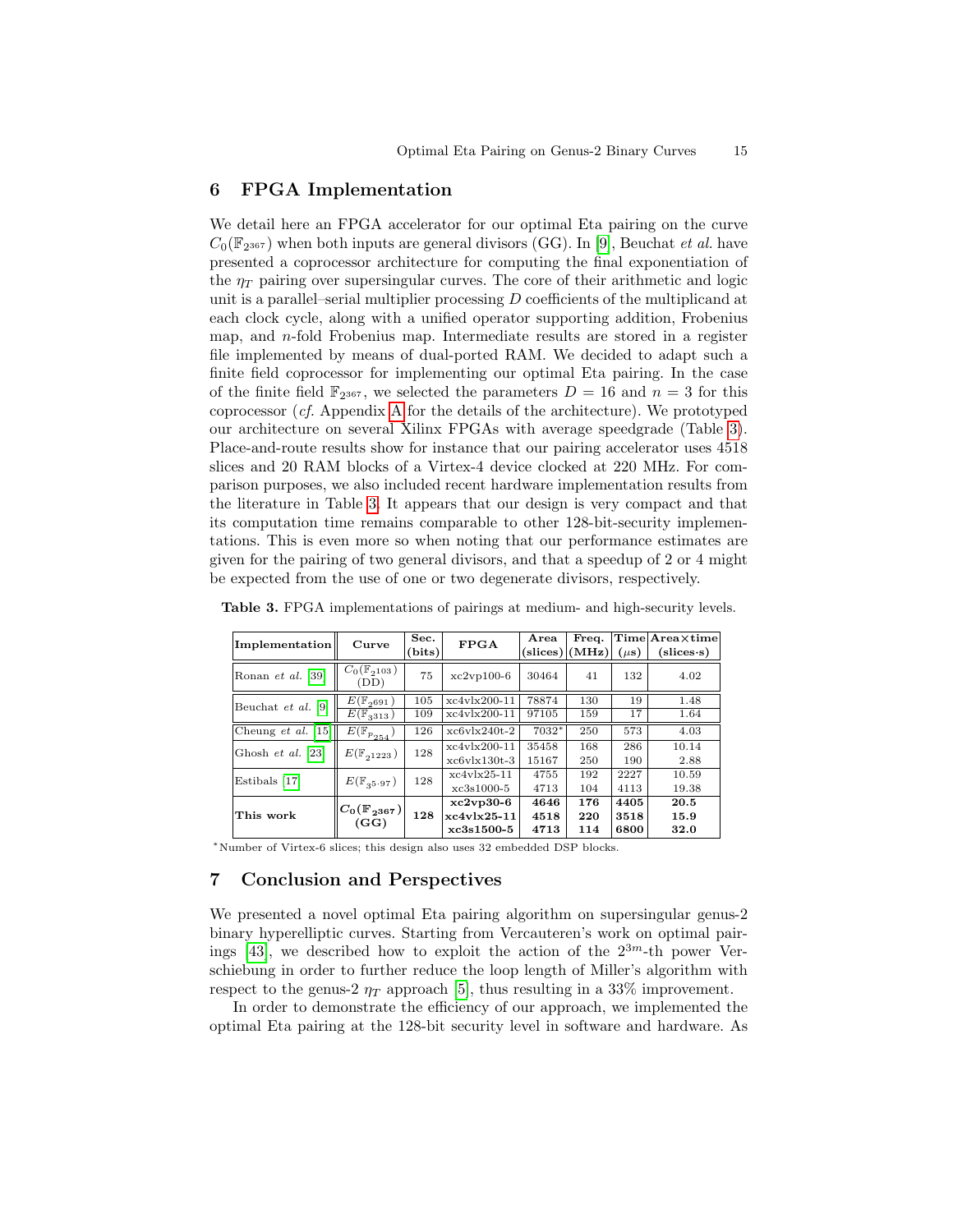far as Type-1 pairings are concerned, our results show that genus-2 curves are a very effective alternative to supersingular elliptic curves and can even compete with the Type-3 pairings provided by ordinary curves such as BN curves.

We have designed as well an FPGA coprocessor for computing the proposed pairing, which also compares very well against other hardware pairing implementations. Additionally, this is the first known hardware pairing implementation over a genus-2 hyperelliptic curve reaching 128 bits of security.

Building upon this work, we now plan to study more precisely the action of other purely inseparable maps on  $C_d$  along with the corresponding pairing algorithms, so as to identify which one is the most efficient from an implementation point of view. Indeed, apart from the presented optimal Eta pairing based on the action of  $\hat{\phi}_{2^{3m}}$ , one can also construct optimal Ate pairings using the action of  $\phi_{2^{3m}}$ , or that of  $\phi_{2^m}$  under the distortion map  $\sigma_{\theta}$ , the most promising candidate being the optimal Ate pairing for the action of  $\phi_{2^m}$  under the distortion map  $\psi = (2^{3m} + \phi_{2^m}) \sigma_{\tau}.$ 

Furthermore, Lubicz & Robert have recently presented a novel technique for computing the Weil and Tate pairings over abelian varieties based on an efficient representation of their elements by means of theta functions [\[33\]](#page-17-20). We are planning to investigate the application of this method to the case of our proposed genus-2 optimal Eta pairing, as both software and hardware implementations might benefit from the faster arithmetic of theta functions.

## Acknowledgments

First of all, the authors would like to express their deepest thanks to Guillaume Hanrot who advised us to have a go at genus-2 pairings. He shall receive here our utmost gratitude. The authors would also like to thank Pierrick Gaudry for the careful proof-reading of the technical sections of this paper, along with Gaëtan Bisson, Romain Cosset, and Emmanuel Thomé who were always available to provide some clear answers to our many questions. Last but definitely not least, the authors would like to thank the anonymous reviewers for their insightful comments and suggestions for improving this paper.

## References

- <span id="page-15-0"></span>1. Aranha, D.F., Karabina, K., Longa, P., Gebotys, C., L´opez, J.: Faster explicit formulas for computing pairings over ordinary curves. In: Paterson, K. (ed.) EUROCRYPT 2011. LNCS, vol. 6632, pp. 48–68. Springer (2011)
- <span id="page-15-2"></span>2. Aranha, D.F., L´opez, J., Hankerson, D.: Efficient software implementation of binary field arithmetic using vector instruction sets. In: Abdalla, M., Barreto, P. (eds.) LATINCRYPT 2010. LNCS, vol. 6212, pp. 144–161. Springer (2010)
- <span id="page-15-1"></span>3. Aranha, D.F., L´opez, J., Hankerson, D.: High-speed parallel software implementation of the  $\eta_T$  pairing. In: Pieprzyk, J. (ed.) CT-RSA 2010. LNCS, vol. 5985, pp. 89–105. Springer (2010)
- <span id="page-15-3"></span>4. Aranha, D.F., Menezes, A., Knapp, E., Rodríguez-Henríquez, F.: Parallelizing the Weil and Tate pairings. In: IMA-CC (2011), to appear.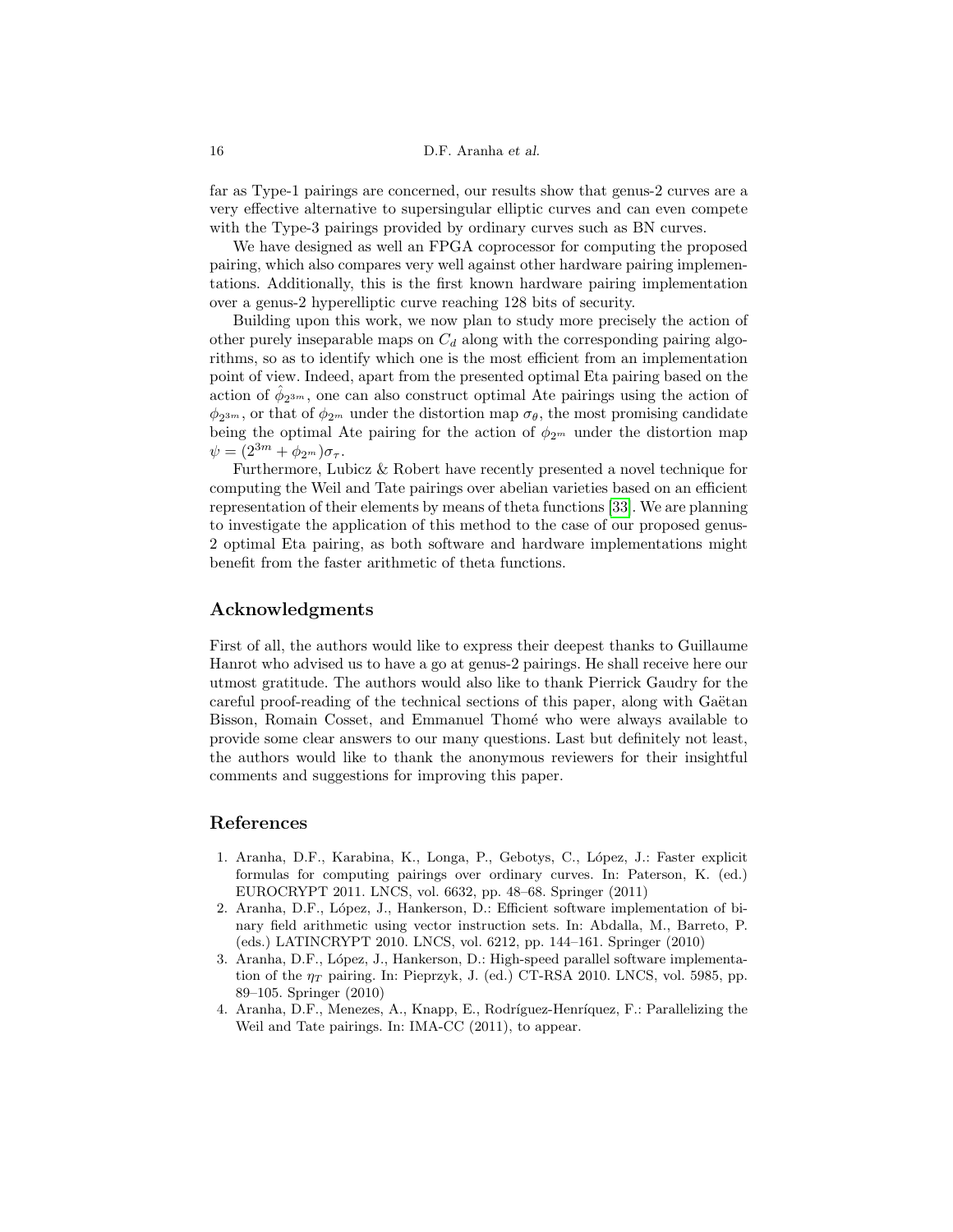- <span id="page-16-4"></span>5. Barreto, P., Galbraith, S., O´ Eigeartaigh, C., Scott, M.: Efficient pairing compu- ´ tation on supersingular Abelian varieties. Des. Codes Crypt. 42, 239–271 (2007)
- <span id="page-16-5"></span>6. Barreto, P., Naehrig, M.: Pairing-friendly elliptic curves of prime order. In: Preneel, B., Tavares, S. (eds.) SAC 2005. LNCS, vol. 3897, pp. 319–331. Springer (2006)
- <span id="page-16-9"></span>7. Beuchat, J.L., Díaz, J.G., Mitsunari, S., Okamoto, E., Rodríguez-Henríquez, F., Teruya, T.: High-speed software implementation of the optimal ate pairing over Barreto–Naehrig curves. In: Joye, M., Miyaji, A., Otsuka, A. (eds.) Pairing 2010. pp. 21–39. No. 6487 in LNCS, Springer (2010)
- <span id="page-16-8"></span>8. Beuchat, J.L., López-Trejo, E., Martínez-Ramos, L., Mitsunari, S., Rodríguez-Henríquez, F.: Multi-core implementation of the Tate pairing over supersingular elliptic curves. In: Garay, J., Miyaji, A., Otsuka, A. (eds.) CANS 2009. pp. 413–432. No. 5888 in LNCS, Springer (2009)
- <span id="page-16-7"></span>9. Beuchat, J.L., Detrey, J., Estibals, N., Okamoto, E., Rodríguez-Henríquez, F.: Fast architectures for the  $\eta_T$  pairing over small-characteristic supersingular elliptic curves. Bruguera, J., Cornea, M., Das Sarma, D. (eds.) IEEE Trans. Comput. 60(2), 266–281 (2011)
- <span id="page-16-1"></span>10. Boneh, D., Franklin, M.: Identity-based encryption from the Weil pairing. In: Kilian, J. (ed.) CRYPTO 2001. pp. 213–229. No. 2139 in LNCS, Springer (2001)
- <span id="page-16-3"></span>11. Boneh, D., Gentry, C., Waters, B.: Collusion resistant broadcast encryption with short ciphertexts and private keys. In: Shoup, V. (ed.) CRYPTO 2005. pp. 258–275. No. 3621 in LNCS, Springer (2005)
- <span id="page-16-2"></span>12. Boneh, D., Lynn, B., Shacham, H.: Short signatures from the Weil pairing. In: Boyd, C. (ed.) ASIACRYPT 2001. pp. 514–532. No. 2248 in LNCS, Springer (2001)
- <span id="page-16-14"></span>13. Cantor, D.: Computing in the Jacobian of a hyperelliptic curve. Math. Comput. 48(177), 95–101 (1987)
- <span id="page-16-15"></span>14. Chatterjee, S., Hankerson, D., Menezes, A.: On the efficiency and security of pairing-based protocols in the type 1 and type 4 settings. In: Hasan, M., Helleseth, T. (eds.) WAIFI 2010. LNCS, vol. 6087, pp. 114–134. Springer (2010)
- <span id="page-16-17"></span>15. Cheung, R., Duquesne, S., Fan, J., Guillermin, N., Verbauwhede, I., Yao, G.: FPGA implementation of pairings using residue number system and lazy reduction. In: Preneel, B., Takagi, T. (eds.) CHES 2011. pp. 421–441. No. 6917 in LNCS, Springer (2011)
- <span id="page-16-13"></span>16. Cohen, H., Frey, G. (eds.): Handbook of Elliptic and Hyperelliptic Curve Cryptography. Discrete Mathematics and its Applications, Chapman & Hall/CRC (2006)
- <span id="page-16-10"></span>17. Estibals, N.: Compact hardware for computing the Tate pairing over 128-bitsecurity supersingular curves. In: Joye, M., Miyaji, A., Otsuka, A. (eds.) Pairing 2010. pp. 397–416. No. 6487 in LNCS, Springer (2010)
- <span id="page-16-0"></span>18. Frey, G., R¨uck, H.G.: A remark concerning m-divisibility and the discrete logarithm in the divisor class group of curves. Math. Comput. 62(206), 865–874 (1994)
- <span id="page-16-6"></span>19. Galbraith, S., Paterson, K., Smart, N.: Pairings for cryptographers. Discrete Applied Mathematics 156, 3113–3121 (2008)
- <span id="page-16-12"></span>20. Galbraith, S.: Supersingular curves in cryptography. In: Boyd, C. (ed.) ASIACRYPT 2001. pp. 495–513. No. 2248 in LNCS, Springer (2001)
- <span id="page-16-16"></span>21. Galbraith, S.D., Pujolàs, J., Ritzenthaler, C., Smith, B.: Distortion maps for genus two curves. J. Math. Cryptol. 3(1), 1–18 (2009)
- <span id="page-16-11"></span>22. Gaudry, P., Hess, F., Smart, N.: Constructive and destructive facets of Weil descent on elliptic curves. J. Cryptol. 15(1), 19–46 (2001)
- <span id="page-16-18"></span>23. Ghosh, S., Roychowdhury, D., Das, A.: High speed cryptoprocessor for  $\eta_T$  pairing on 128-bit secure supersingular elliptic curves over characteristic two fields. In: Preneel, B., Takagi, T. (eds.) CHES 2011. pp. 442–458. No. 6917 in LNCS, Springer (2011)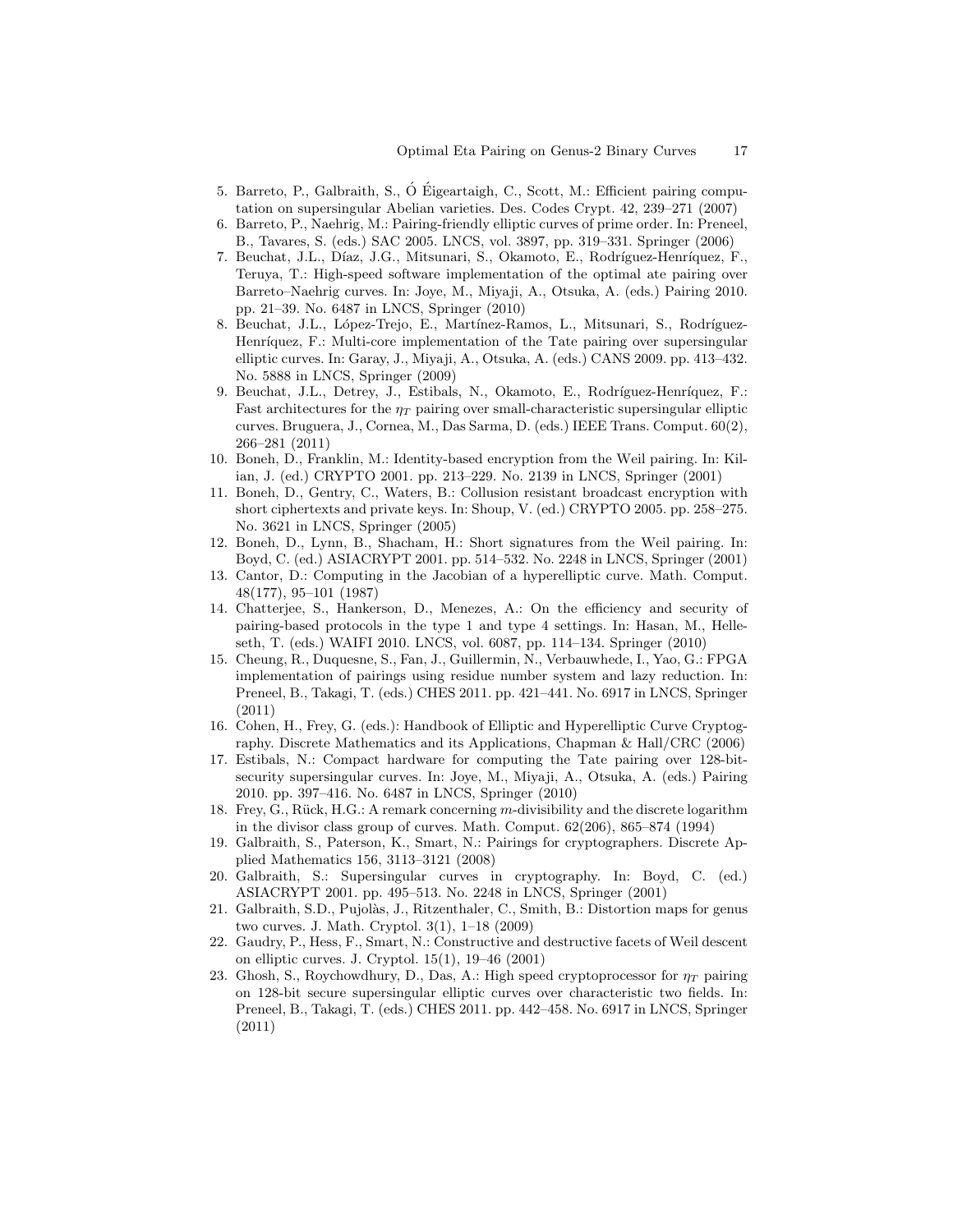#### 18 D.F. Aranha et al.

- <span id="page-17-9"></span>24. Granger, R., Hess, F., Oyono, R., Thériault, N., Vercauteren, F.: Ate pairing on hyperelliptic curves. In: Naor, M. (ed.) EUROCRYPT 2007. pp. 430–447. No. 4515 in LNCS, Springer (2007)
- <span id="page-17-6"></span>25. Granger, R., Page, D., Smart, N.: High security pairing-based cryptography revisited. In: Hess, F., Pauli, S., Pohst, M. (eds.) ANTS VII. pp. 480–494. No. 4076 in LNCS, Springer (2006)
- <span id="page-17-17"></span>26. Gueron, S., Kounavis, M.E.: Carry-less multiplication and its usage for computing the GCM mode. White paper (2010), <http://software.intel.com/file/24918>
- <span id="page-17-10"></span>27. Hess, F.: Pairing lattices. In: Galbraith, S., Paterson, K. (eds.) Pairing 2008. pp. 18–38. No. 5209 in LNCS, Springer (2008)
- <span id="page-17-8"></span>28. Hess, F., Smart, N., Vercauteren, F.: The Eta pairing revisited. IEEE Trans. Inf. Theory 52(10), 4595–4602 (2006)
- <span id="page-17-1"></span>29. Joux, A.: A one round protocol for tripartite Diffie–Hellman. In: Bosma, W. (ed.) ANTS IV. pp. 385–394. No. 1838 in LNCS, Springer (2000)
- <span id="page-17-7"></span>30. Koblitz, N., Menezes, A.: Pairing-based cryptography at high security levels. In: Smart, N. (ed.) IMA-CC. pp. 13–36. No. 3796 in LNCS, Springer (2005)
- <span id="page-17-11"></span>31. Lee, E., Lee, H.S., Park, C.M.: Efficient and generalized pairing computation on abelian varieties (2009)
- <span id="page-17-14"></span>32. Lee, E., Lee, Y.: Tate pairing computation on the divisors of hyperelliptic curves of genus 2. J. Korean Math. Soc. 45(4), 1057–1073 (2008)
- <span id="page-17-20"></span>33. Lubicz, D., Robert, D.: Efficient pairing computation with Theta functions. In: Hanrot, G., Morain, F., Thomé, E. (eds.) ANTS IX. LNCS, vol. 6197, pp. 251– 269. Springer (2010)
- <span id="page-17-0"></span>34. Menezes, A., Okamoto, T., Vanstone, S.: Reducing elliptic curves logarithms to logarithms in a finite field. IEEE Trans. Inf. Theory 39(5), 1639–1646 (1993)
- <span id="page-17-4"></span>35. Miller, V.: Short programs for functions on curves (1986), unpublished manuscript available at <http://crypto.stanford.edu/miller>
- <span id="page-17-5"></span>36. Miller, V.: The Weil pairing, and its efficient calculation. J. Cryptol. 17(4), 235–261 (2004)
- <span id="page-17-2"></span>37. Mitsunari, S., Sakai, R., Kasahara, M.: A new traitor tracing. IEICE Trans. Fundamentals E85–A(2), 481–484 (2002)
- <span id="page-17-19"></span>38. Naehrig, M., Niederhagen, R., Schwabe, P.: New software speed records for cryptographic pairings. In: Abdalla, M., Barreto, P. (eds.) LATINCRYPT 2010. pp. 109–123. No. 6212 in LNCS, Springer (2010)
- <span id="page-17-15"></span>39. Ronan, R., Ó hÉigeartaigh, C., Murphy, C., Scott, M., Kerins, T.: Hardware acceleration of the Tate pairing on a genus 2 hyperelliptic curve. J. Syst. Architect. 53, 85–98 (2007)
- <span id="page-17-13"></span>40. Rubin, K., Silverberg, A.: Using Abelian varieties to improve pairing-based cryptography. J. Cryptol. 22(3), 330–364 (2009)
- <span id="page-17-3"></span>41. Sakai, R., Ohgishi, K., Kasahara, M.: Cryptosystems based on pairing. In: SCIS 2000. pp. 26–28 (2000)
- <span id="page-17-18"></span>42. Taverne, J., Faz-Hernández, A., Aranha, D.F., Rodríguez-Henríquez, F., Hankerson, D., L´opez, J.: Speeding scalar multiplication over binary elliptic curves using the new carry-less multiplication instruction. J. Cryptographic Engineering 1(3), 187–199 (2011)
- <span id="page-17-12"></span>43. Vercauteren, F.: Optimal pairings. IEEE Trans. Inf. Theory 56(1), 455–461 (2010)
- <span id="page-17-16"></span>44. Verheul, E.R.: Evidence that XTR is more secure than supersingular elliptic curve cryptosystems. J. Cryptol. 17(4), 277–296 (2004)